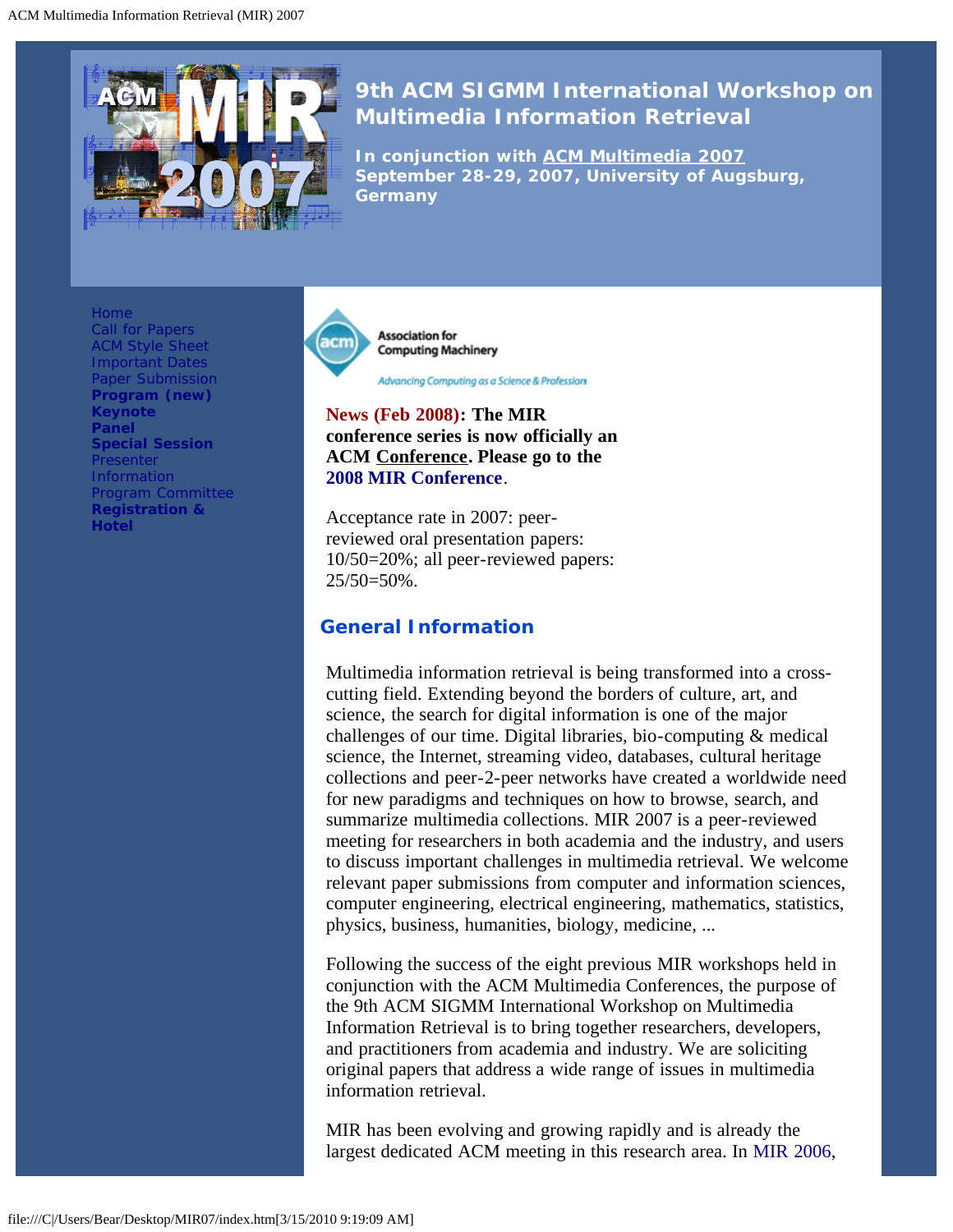the acceptance rate for oral track peer-reviewed papers was 14%. The workshop was attended by more than 70 registered participants.

**News:**

- July 10, **Acceptance decisions for peer-reviewed papers have been made. Click [Program](#page-9-0) to see details.**
- May 30, [Paper submission system](#page-8-0) is now open.
- May 25, The [two Special Sessions](#page-19-0) have been selected. The [panel](#page-17-0) this year will discuss **New Challenges in Multimedia Research for the Increasingly Connected and Fast Growing Digital Society**.
- Apr 20, The Technical Program Committee has been formed.
- Apr 19, Authors of MIR 2007 accepted papers are encouraged to consider submitting extended and more complete work to a [real-world image annotation and retrieval special issue o](javascript:if(confirm()f the **IEEE Transactions on Pattern Analysis and Machine Intelligence**.
- MIR 2007 will feature [Michael Lesk](javascript:if(confirm() and [Arnold Smeulders](javascript:if(confirm() as keynote speakers.
- [Alberto Del Bimbo](javascript:if(confirm() (University of Florence, Italy) and [Jia Li](javascript:if(confirm() (Penn State, USA) will co-chair the Technical Program Committee. Jiebo Luo of Kodak will serve as the chair for special sessions.
- [James Z. Wang](javascript:if(confirm() and Nozha Boujemaa are Organizing General Chairs.

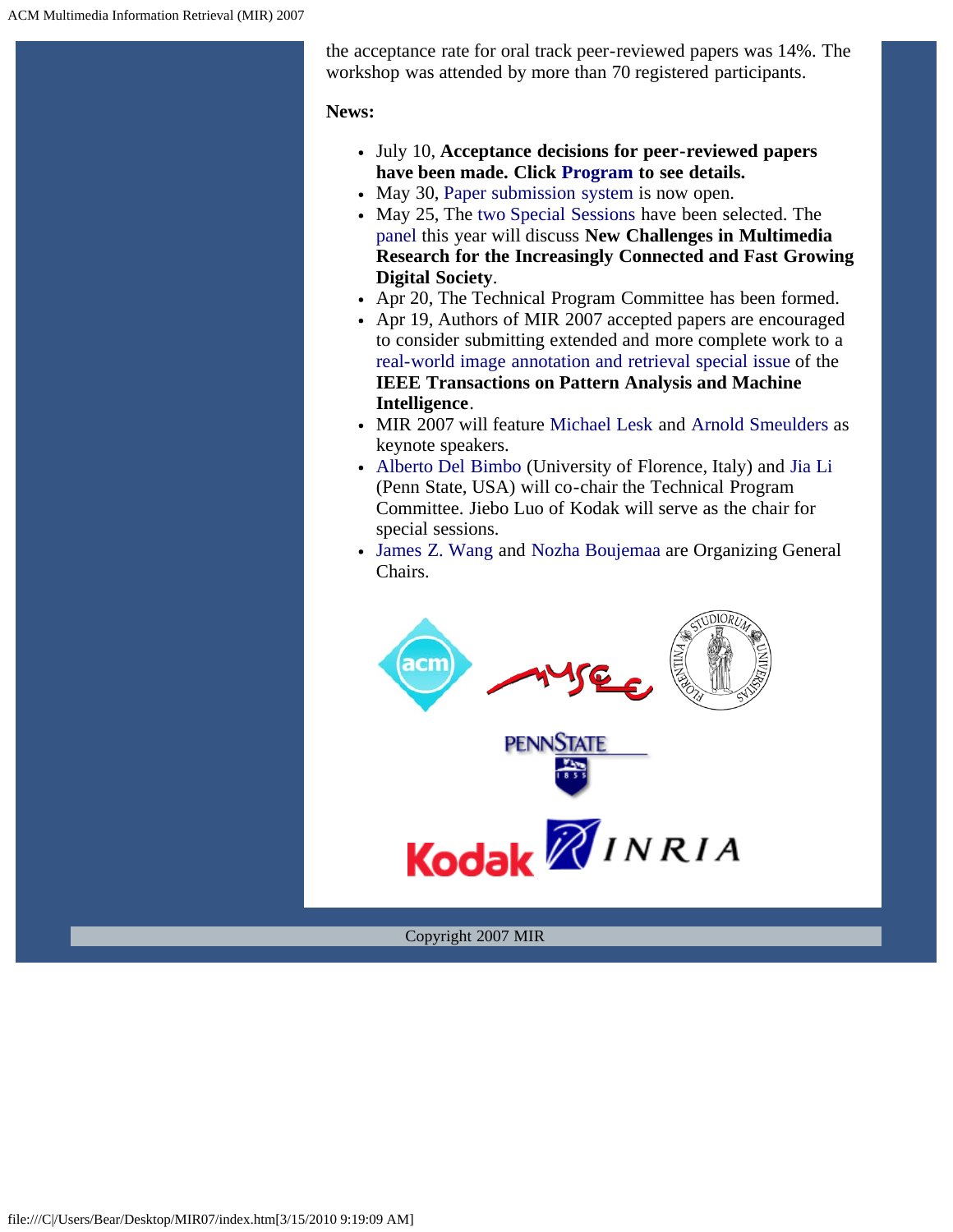<span id="page-2-0"></span>

*In conjunction with [ACM Multimedia 2007](javascript:if(confirm() September 28-29, 2007, University of Augsburg, Germany*

[Home](#page-2-0) [Call for Papers](#page-4-0) [ACM Style Sheet](javascript:if(confirm() [Important Dates](#page-7-0) [Paper Submission](#page-8-0) **[Program \(new\)](#page-9-0) [Keynote](#page-14-0) [Panel](#page-17-0) [Special Session](#page-19-0)** [Presenter](#page-24-0) [Information](#page-24-0) [Program Committee](#page-25-0) **[Registration &](#page-27-0) [Hotel](#page-27-0)**



**Association for Computing Machinery** 

Advancing Computing as a Science & Profession

#### **News (Feb 2008): The MIR conference series is now officially an ACM Conference. Please go to the [2008 MIR Conference](javascript:if(confirm()**.

Acceptance rate in 2007: peerreviewed oral presentation papers: 10/50=20%; all peer-reviewed papers:  $25/50=50\%$ .

# **General Information**

Multimedia information retrieval is being transformed into a crosscutting field. Extending beyond the borders of culture, art, and science, the search for digital information is one of the major challenges of our time. Digital libraries, bio-computing & medical science, the Internet, streaming video, databases, cultural heritage collections and peer-2-peer networks have created a worldwide need for new paradigms and techniques on how to browse, search, and summarize multimedia collections. MIR 2007 is a peer-reviewed meeting for researchers in both academia and the industry, and users to discuss important challenges in multimedia retrieval. We welcome relevant paper submissions from computer and information sciences, computer engineering, electrical engineering, mathematics, statistics, physics, business, humanities, biology, medicine, ...

Following the success of the eight previous MIR workshops held in conjunction with the ACM Multimedia Conferences, the purpose of the 9th ACM SIGMM International Workshop on Multimedia Information Retrieval is to bring together researchers, developers, and practitioners from academia and industry. We are soliciting original papers that address a wide range of issues in multimedia information retrieval.

MIR has been evolving and growing rapidly and is already the largest dedicated ACM meeting in this research area. In [MIR 2006](javascript:if(confirm(),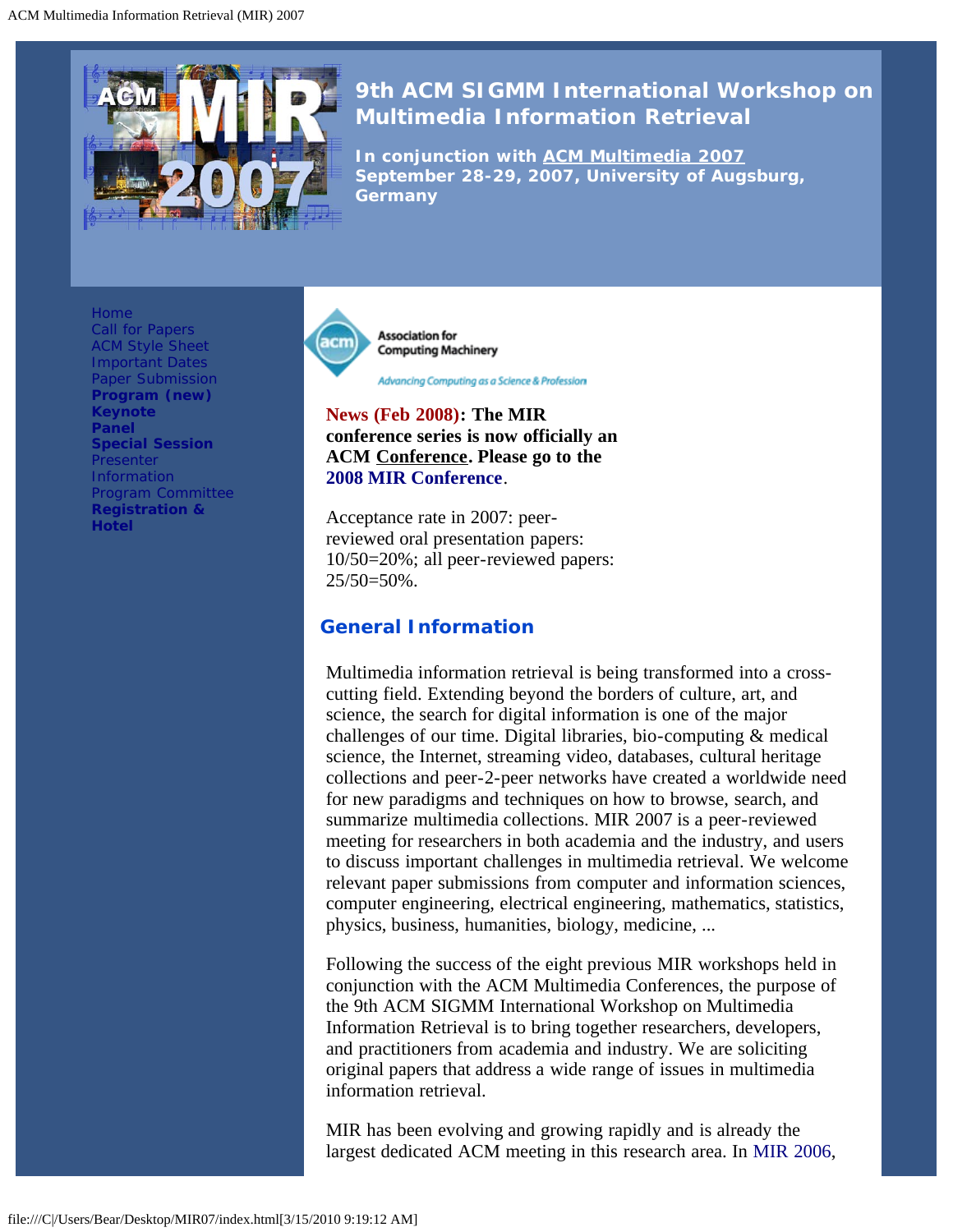the acceptance rate for oral track peer-reviewed papers was 14%. The workshop was attended by more than 70 registered participants.

**News:**

- July 10, **Acceptance decisions for peer-reviewed papers have been made. Click [Program](#page-9-0) to see details.**
- May 30, [Paper submission system](#page-8-0) is now open.
- May 25, The [two Special Sessions](#page-19-0) have been selected. The [panel](#page-17-0) this year will discuss **New Challenges in Multimedia Research for the Increasingly Connected and Fast Growing Digital Society**.
- Apr 20, The Technical Program Committee has been formed.
- Apr 19, Authors of MIR 2007 accepted papers are encouraged to consider submitting extended and more complete work to a [real-world image annotation and retrieval special issue o](javascript:if(confirm()f the **IEEE Transactions on Pattern Analysis and Machine Intelligence**.
- MIR 2007 will feature [Michael Lesk](javascript:if(confirm() and [Arnold Smeulders](javascript:if(confirm() as keynote speakers.
- [Alberto Del Bimbo](javascript:if(confirm() (University of Florence, Italy) and [Jia Li](javascript:if(confirm() (Penn State, USA) will co-chair the Technical Program Committee. Jiebo Luo of Kodak will serve as the chair for special sessions.
- [James Z. Wang](javascript:if(confirm() and Nozha Boujemaa are Organizing General Chairs.

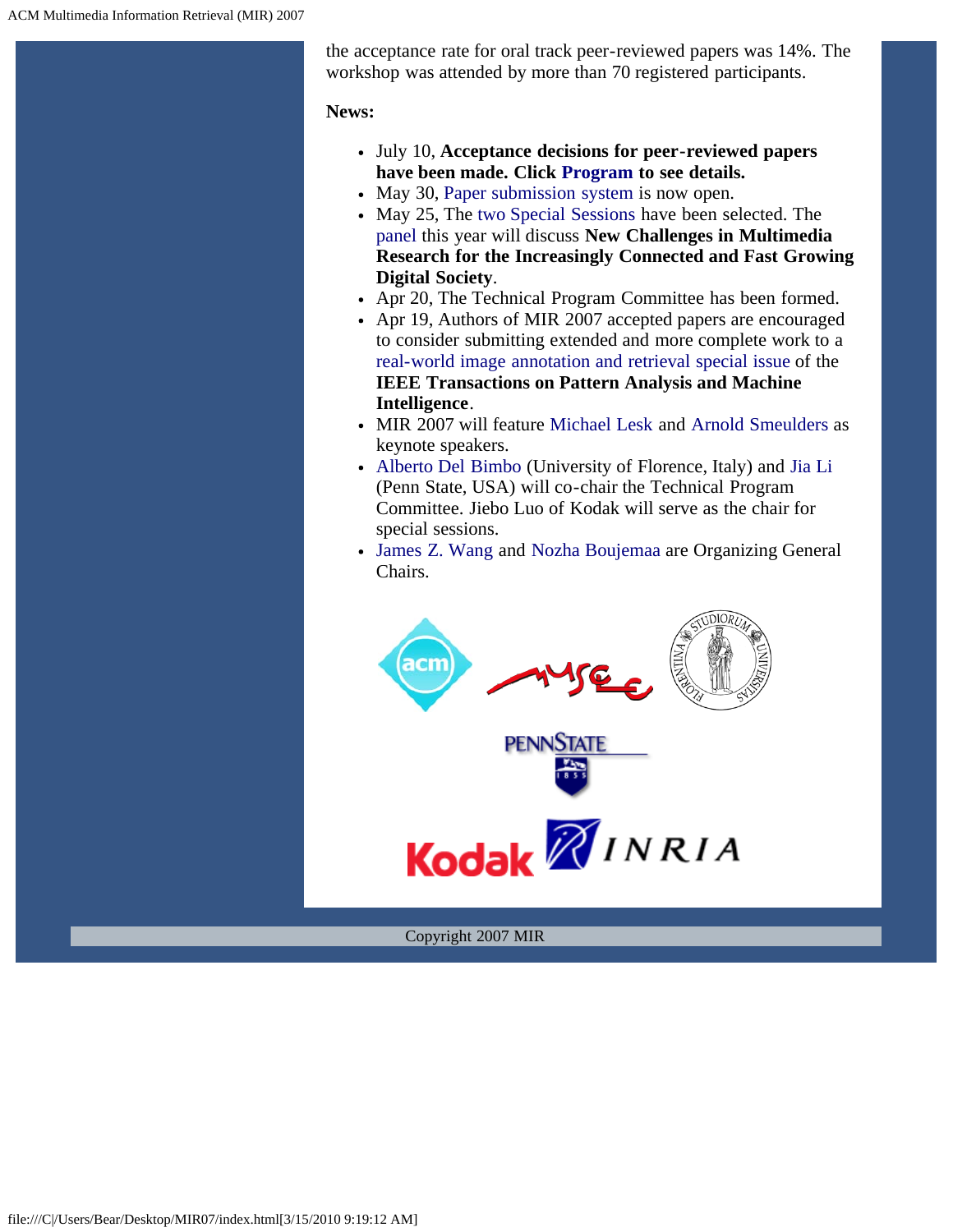<span id="page-4-0"></span>

*In conjunction with [ACM Multimedia 2007](javascript:if(confirm() September 28-29, 2007, University of Augsburg, Germany*

[Home](#page-2-0) [Call for Papers](#page-4-0) [ACM Style Sheet](javascript:if(confirm() [Important Dates](#page-7-0) [Paper Submission](#page-8-0) [Program](#page-9-0) [Keynote](#page-14-0) [Panel](#page-17-0) [Special Session](#page-19-0) **[Presenter](#page-24-0)** [Information](#page-24-0) [Program Committee](#page-25-0) **[Registration](#page-27-0)** 



**Association for Computing Machinery** 

Advancing Computing as a Science & Profession

## **Call for Papers (Other formats: [WORD,](#page-28-0) [PDF\)](#page-33-0)**

Indexing and retrieval of large quantity of multimedia data is a highly challenging and growingly important research problem for the multimedia research community. Researchers in multimedia, databases, computer vision, machine learning, signal and image processing and statistics have worked on multimedia information retrieval for over a decade. A number of significant technological advances have been achieved in this field. Some of the techniques have been applied to real-world application areas such as art image retrieval, biomedical image and video retrieval, education, sensor networks, large-scale online personal and professional photo sharing communities, classification and filtering of images on the Web, scientific content (remote sensing and biodiversity), computer forensics, threat assessment and security applications more generally. We envision more and more real-world applications of multimedia information retrieval to appear in the coming years. In this workshop, we will bring together active researchers, developers, and practitioners from both academia and the industry to showcase latest technological advances and to discuss future possibilities.

We are soliciting high-quality submissions that:

- present novel and fresh ideas
- question existing paradigms
- introduce brave new research directions

in the following (and other related) Topics of Interest:

- Content-based indexing, search, and retrieval of multimedia data
- Image, video, audio and 3D models similarity measures
- Summarization and visualization of multimedia data sets
- Indexing and retrieval of streaming audio and video
- Semantic content analysis, classification and annotation, representation and modeling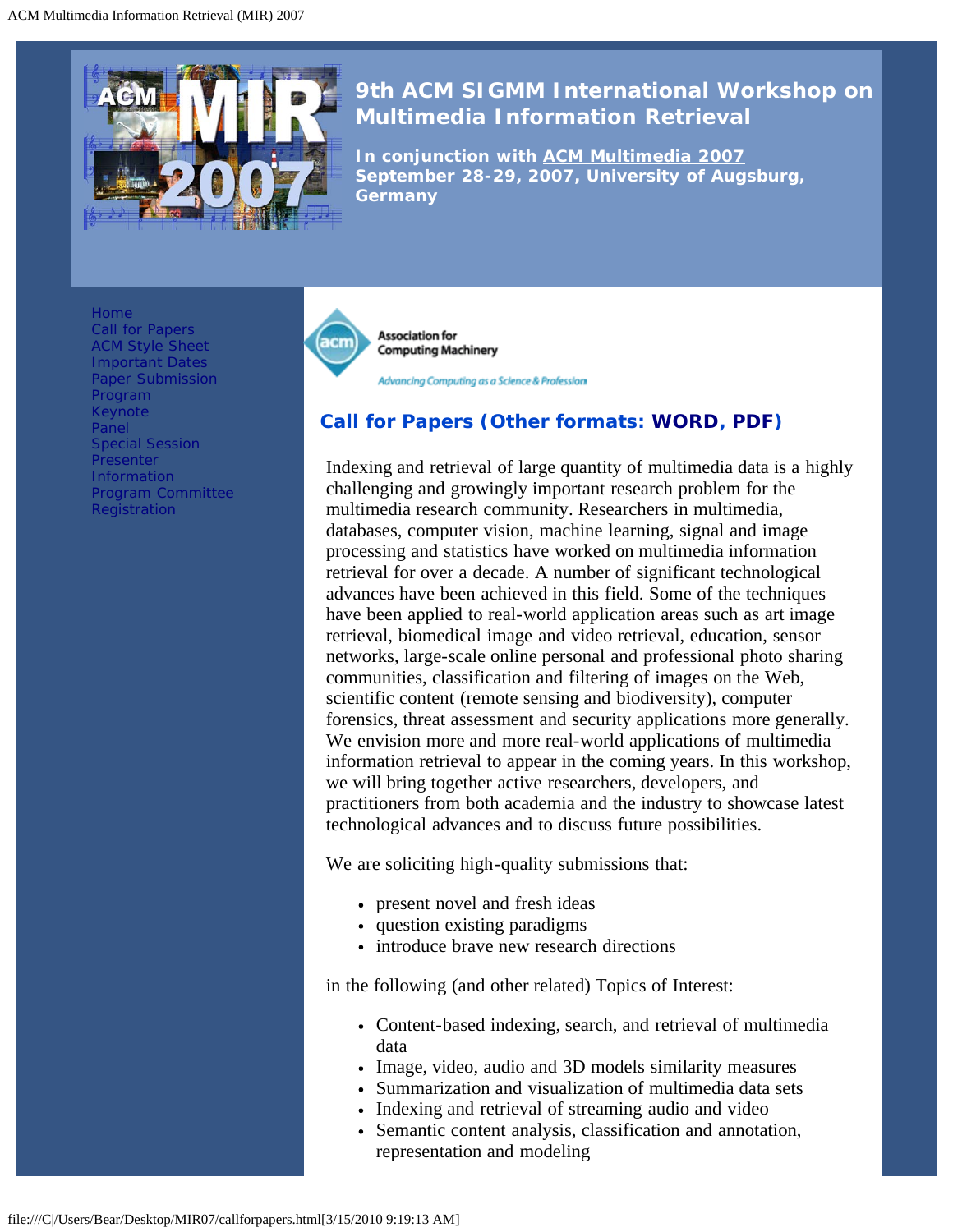Learning and relevance feedback in multimedia retrieval

- User perspectives and user modeling
- Intelligent agents for multimedia indexing and retrieval
- Multimedia query languages, query processing and optimization
- Media mining from semi-structured data (image, 3D models, audio, video and documents)
- Efficient and scalable storage and search techniques
- High performance algorithms for distributed multimedia repositories access
- Tools, benchmarks, and standards
- Emerging query and retrieval models: beyond client and server
- Human computer interaction for multimedia information retrieval systems
- Applications of multimedia information retrieval in the following fields (but not limited to): art and cultural heritages, 3-D imagery, computer security, sports video, surveillance and forensics, medical and health care imagery.

## **Important Dates:**

**June 22, 2007**: Submission deadline July 9, 2007: Notification of acceptance July 15, 2007: Camera-ready full paper

The papers should be submitted online. Each paper should be no more than 10 pages prepared in the ACM style and written in acceptable English. All submissions will be peer-reviewed by at least 3 members of the program committee. The workshop proceedings will be printed by ACM and indexed in the ACM Digital Library. A paper submitted to MIR should not have significant overlap with other papers currently being reviewed, accepted, or published by other conferences, workshops, or journals.

#### **Chairs:**

Technical Program Committee chairs:

#### **Alberto Del Bimbo**

Dipartimento Sistemi e Informatica University of Florence Via S. Marta 3, 50139 Firenze, Italy  $(Office) + 39 - 055 - 4796262$  $(Fax) +39-055-4796363$ (email) delbimbo AT dsi DOT unifi DOT it (Web) http://www.dsi.unifi.it/~delbimbo

Workshop organizing chairs:

**Jia Li** Department of Statistics & (by courtesy) CSE The Pennsylvania State University University Park, PA 16802, USA (Office) +1-814-863-3074  $(Fax) + 1 - 814 - 863 - 7114$ (email) jiali AT psu DOT edu (Web) http://www.stat.psu.edu/~jiali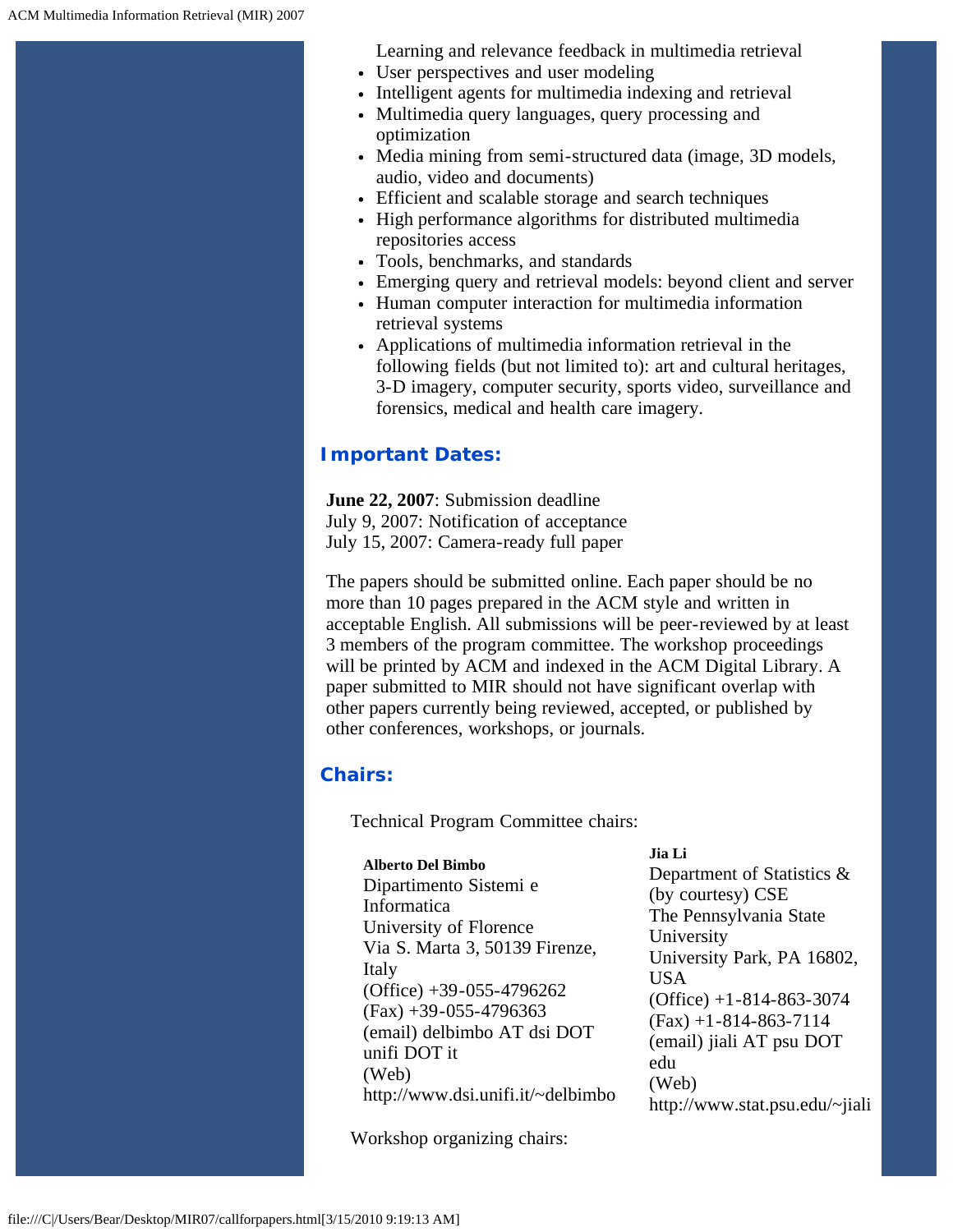**James Z. Wang** The Pennsylvania State University, USA (Web) http://wang.ist.psu.edu

**Nozha Boujemaa** INRIA Rocquencourt, France (Web) http://wwwrocq.inria.fr/~boujemaa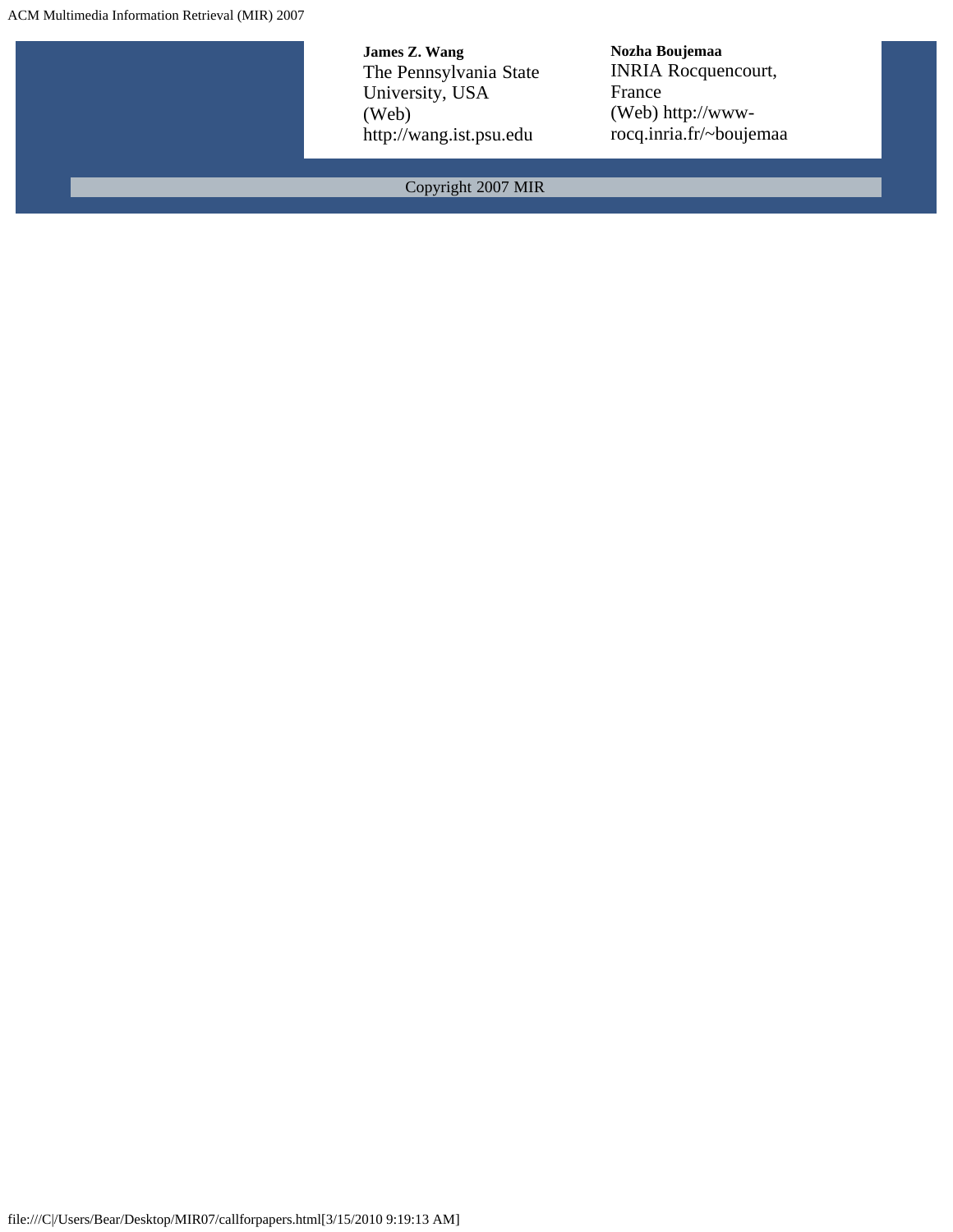<span id="page-7-0"></span>

*In conjunction with [ACM Multimedia 2007](javascript:if(confirm() September 28-29, 2007, University of Augsburg, Germany*

[Home](#page-2-0) [Call for Papers](#page-4-0) [ACM Style Sheet](javascript:if(confirm() [Important Dates](#page-7-0) [Paper Submission](#page-8-0) [Program](#page-9-0) [Keynote](#page-14-0) **[Panel](#page-17-0)** [Special Session](#page-19-0) [Presenter](#page-24-0) [Information](#page-24-0) [Program Committee](#page-25-0) **[Registration](#page-27-0)** 



**Association for Computing Machinery** 

Advancing Computing as a Science & Profession

## **Important Dates:**

June 22, 2007: Submission deadline

July 9, 2007: Notification of acceptance

## **July 15, 2007: Camera-ready full paper**

September 28-29, 2007: Conference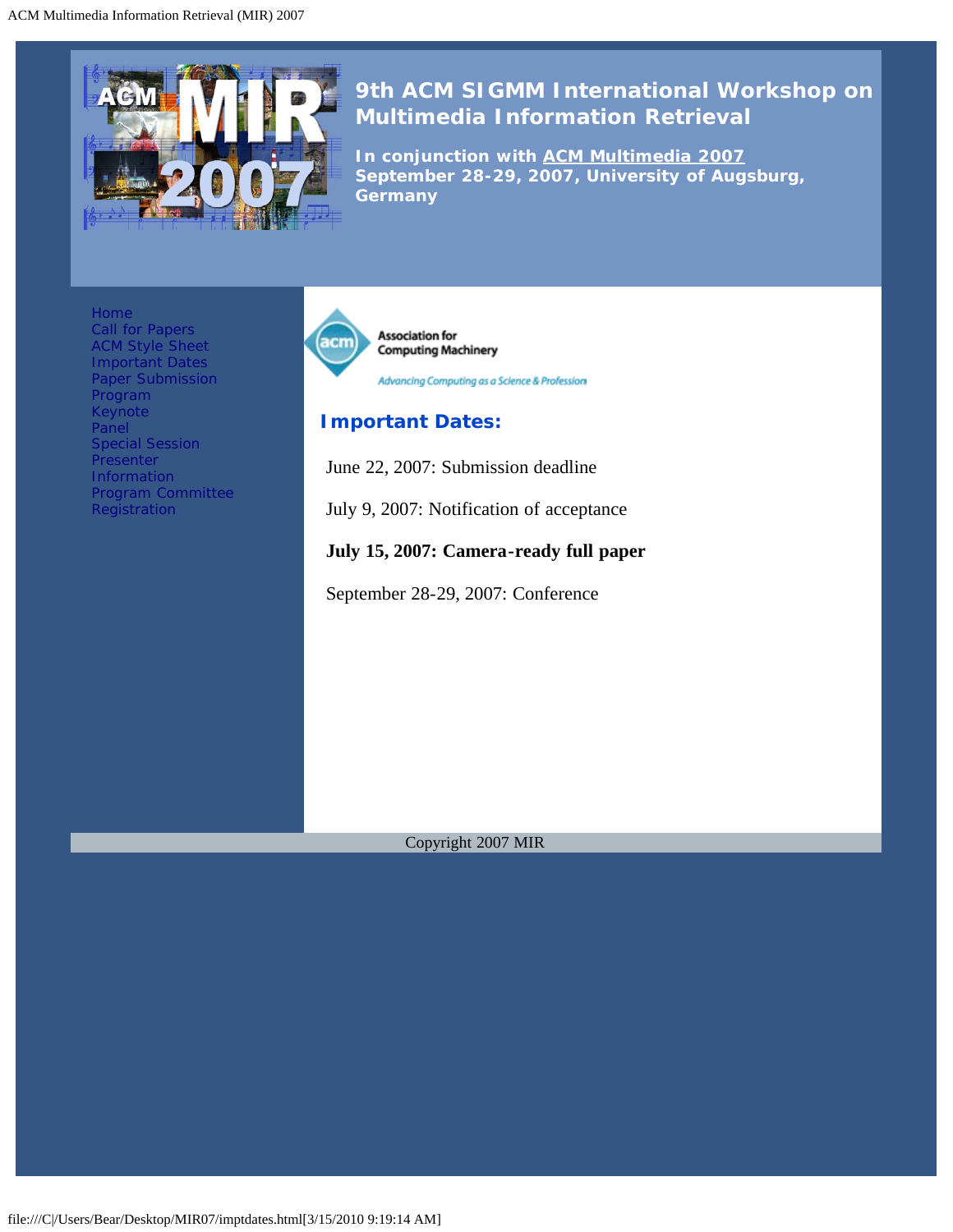<span id="page-8-0"></span>

*In conjunction with [ACM Multimedia 2007](javascript:if(confirm() September 28-29, 2007, University of Augsburg, Germany*

[Home](#page-2-0) [Call for Papers](#page-4-0) [ACM Style Sheet](javascript:if(confirm() [Important Dates](#page-7-0) [Paper Submission](#page-8-0) [Program](#page-9-0) [Keynote](#page-14-0) [Panel](#page-17-0) [Special Session](#page-19-0) [Presenter](#page-24-0) [Information](#page-24-0) [Program Committee](#page-25-0) **[Registration](#page-27-0)** 

## **Paper Submission:**

#### **Paper submission is now closed.**

You will need to have access to the EDAS system. If you do not already have an account on that system, you can create a new account.

This submission system is for regular peer-reviewed papers of the program. Special session authors please send your papers to the Chair of Special Sessions.

You can update the submission at any time before the deadline. Contact the technical program committee chair Jia Li if you have trouble uploading your paper.

**Important Note**: A paper submitted to the MIR Workshop should not have any significant overlap with other papers currently being considered, accepted, or published by other conferences, workshops, or journals. Ask the chair if you have any questions on this.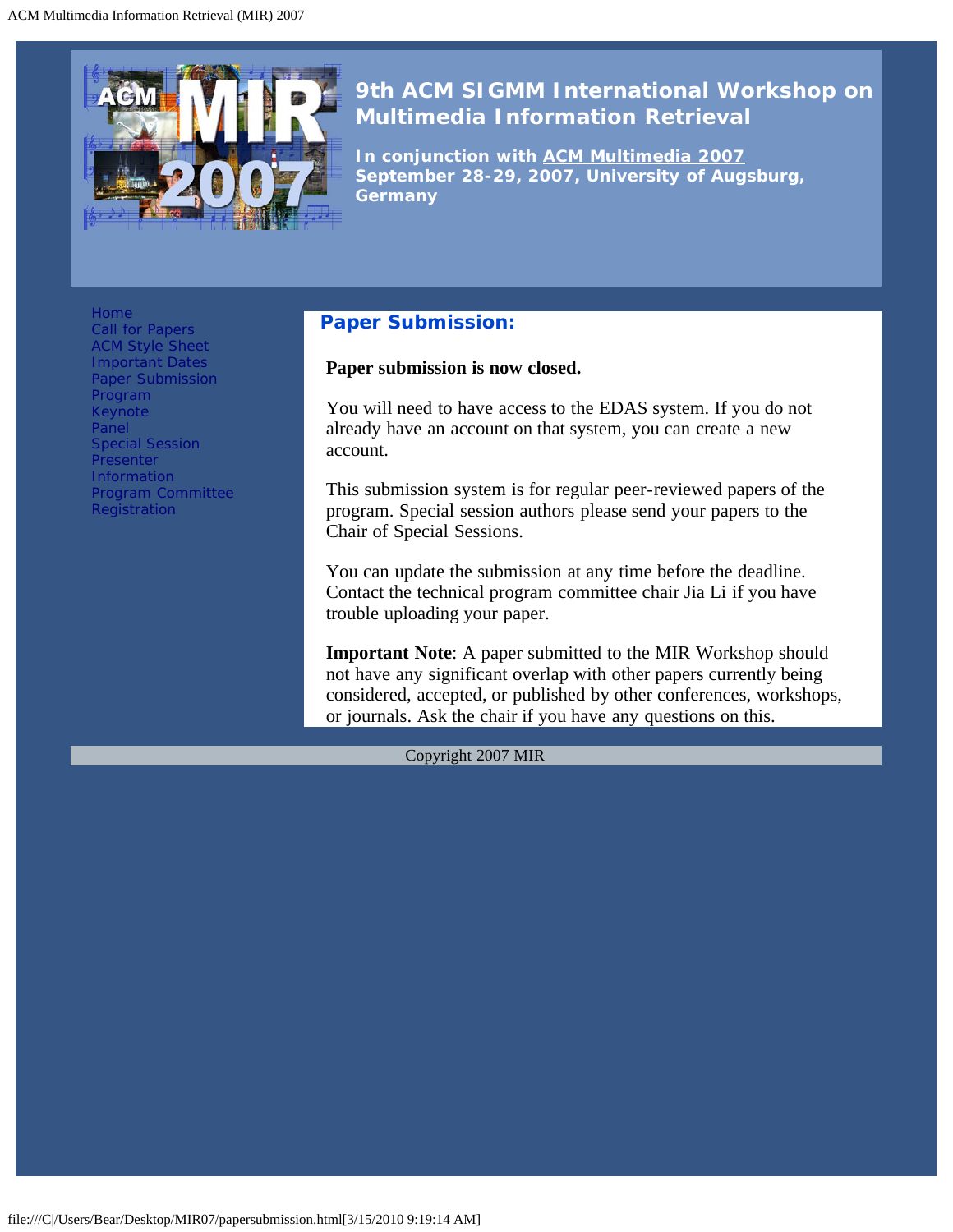<span id="page-9-0"></span>

*In conjunction with [ACM Multimedia 2007](javascript:if(confirm() September 28-29, 2007, University of Augsburg, Germany*

[Home](#page-2-0) [Call for Papers](#page-4-0) [ACM Style Sheet](javascript:if(confirm() [Important Dates](#page-7-0) [Paper Submission](#page-8-0) [Program](#page-9-0) [Keynote](#page-14-0) [Panel](#page-17-0) [Special Session](#page-19-0) [Presenter](#page-24-0) [Information](#page-24-0) [Program Committee](#page-25-0) **[Registration](#page-27-0)** 

## **Program:**

This is the almost-finalized program for the workshop. Peerreviewed oral sessions, peer-reviewed poster sessions, special sessions, panel, and keynote talks are all included here.

## **Friday September 28, 2007**

#### **Opening: 8:30AM - 10:00AM**

- Opening Remarks and Introduction of Speaker. Jia Li (The Pennsylvania State University, USA)
- **Keynote Speech. Michael Lesk (Rutgers University, USA)**

#### **Coffee break 10:00AM - 10:20AM**

#### **Oral Session 1: 10:20AM - 12:00PM Image Retrieval and Multimedia Modeling**

Chair: Marco Bertini, University of Florence, Italy

- 1. Regularized Regression on Image Manifold for Retrieval, Deng Cai (University of Illinois at Urbana Champaign, US) et al.
- 2. Clustering Near-duplicate Images in Large Collections, Jun Jie Foo (RMIT University, AU)
- 3. Learning semantic categories for 3D Model Retrieval, Ryutarou Ohbuchi (University of Yamanashi, JP)
- 4. Learning User Intention in Relevance Feedback using Optimization, Jian Guan (University of Nottingham, UK); Guoping Qiu (University of Nottingham, UK)
- 5. Unsupervised Content-Based Indexing for Sports Video Retrieval, Michael Fleischman (MIT, US); Deb Roy (MIT, US)

#### **Lunch break 12:00PM - 13:30PM**

#### **Poster Session 1: 13:30PM - 15:00PM Multimedia Retrieval and Modeling**

Chair: Jia Li, The Pennsylvania State University

- 1. Effective Retrieval of Polyphonic Audio with Polyphonic Symbolic Queries, Iman Suyoto (RMIT, AU); Alexandra Uitdenbogerd (RMIT, AU); Falk Scholer (RMIT, AU)
- 2. Visual Language Modeling for Image Classification, Lei Wu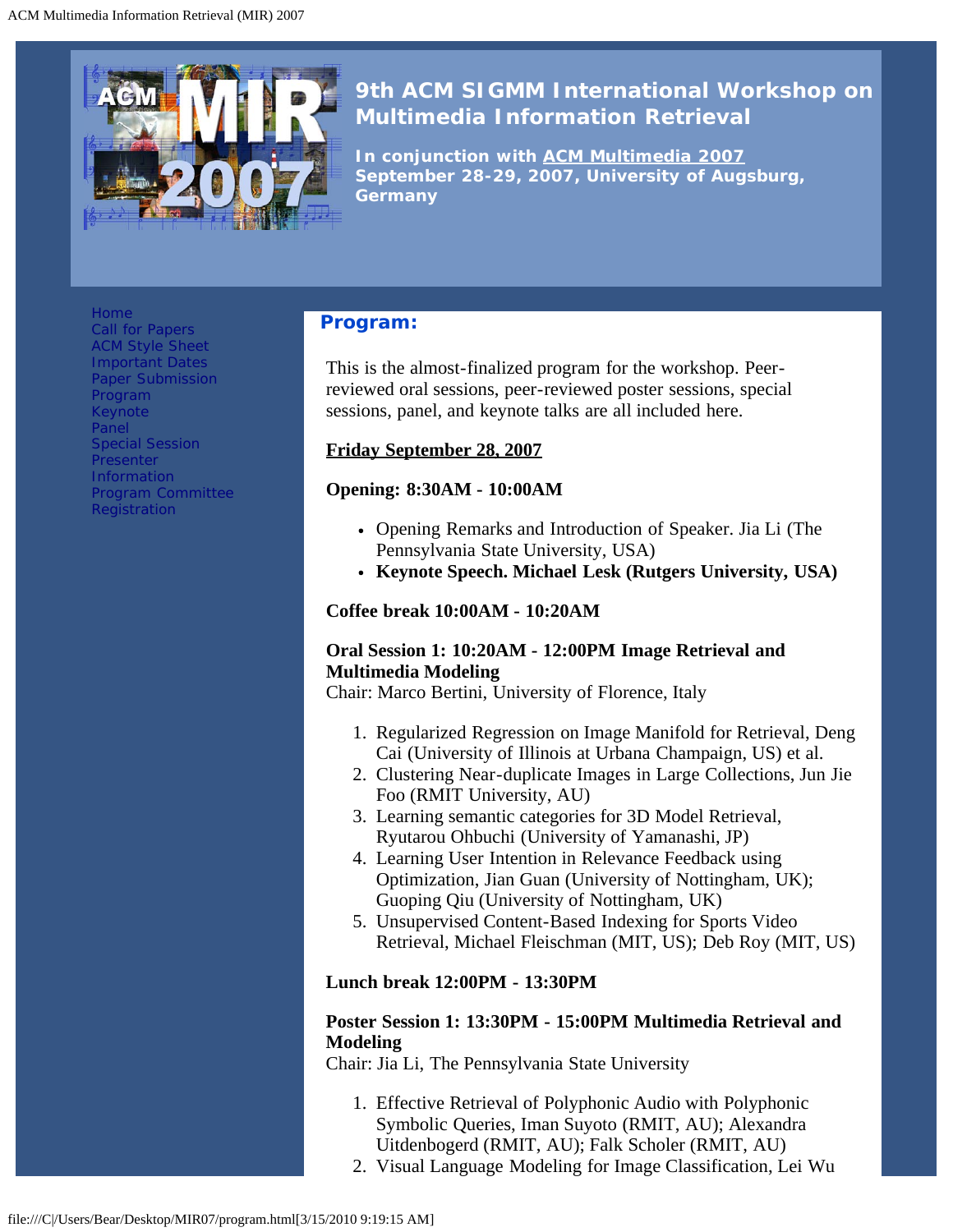(University of Science and Technology of China, CN); Mingjing Li (Microsoft Research Asia, CN); Zhiwei Li (Microsoft Research Asia, CN); Wei-Ying Ma (Microsoft Research, China, CN); Nenghai Yu (University of Science and Technology of China, CN)

- 3. Optimal Decomposition of P2P Networks based on File Exchange Patterns for Multimedia Content Search & Replication, Nikolaos Doulamis (National Technical University of Athens, GR); Pantelis Karamolegkos (National Technical University of Athens, GR); Anastasios D. Doulamis (National Technical University of Athens, GR); Ioannis Nikolakopoulos (National Technical University of Athens, GR)
- 4. Music Similarity: Improvements of Edit-based Algorithms by Considering Music Theory, Matthias Robine (University of Bordeaux, FR); Pierre Hanna (University Bordeaux 1, FR); Pascal Ferraro (University Bordeaux 1, FR)
- 5. Sample-based Creation of Peer Summaries for Efficient Similarity Search in Scalable Peer-to-Peer Networks, Soufyane El Allali (Bamberg University, DE); Daniel Blank (Bamberg University, DE); Wolfgang M|ller (Bamberg University, DE); Andreas Henrich (Bamberg University, DE)
- 6. Tempo Induction Algorithm in MP3 Compressed Domain, Antonello D'Aguanno (Universit` degli Studi di Milano, IT); Giancarlo Vercellesi (University of Milan, IT)
- 7. Visual and Textual Fusion for Region Retrieval From Both Bayesian Reasoning and Fuzzy Matching Aspects, Rongrong Ji (Harbin Institute of Technology, CN); Yao Hongxun (Harbin Institute of Technology, HK)
- 8. Stratified Helix Information of Medial-axis-points Matching for 3D Model Retrieval, Ji Jia (Xi'an Jiaotong Univ., CN); Zheng Qin (Tsinghua University, CN); Jiang Lu (Xi'an Jiaotong Univ., CN)

## **Poster Session 2: 13:30PM - 15:00PM Video Retrieval and Annotation**

Chair: Jia Li, The Pennsylvania State University

- 1. Exploiting Redundancy in Cross-Channel Video Retrieval, Bouke Huurnink (University of Amsterdam, NL); Maarten de Rijke (University of Amsterdam, NL)
- 2. Adapting Appearance Models of Semantic Concepts to Particular Videos via Transductive Learning, Ralph Ewerth (University of Marburg, DE); Bernd Freisleben (University of Marburg, DE)
- 3. Evaluating Bag-of-Visual-Words Representations in Scene Classification, Jun Yang (Carnegie Mellon University, US); Yu-Gang Jiang (City University of Hong Kong, HK); Alexander Hauptmann (Carnegie Mellon University, US); Chong-Wah Ngo (City University of Hong Kong, HK)
- 4. Searching For Repeated Video Sequences, Tolga CAN (Bilkent University, TR); Pinar Duygulu (Bilkent University, TR)
- 5. TV Ad Video Categorization with Probabilistic Latent Concept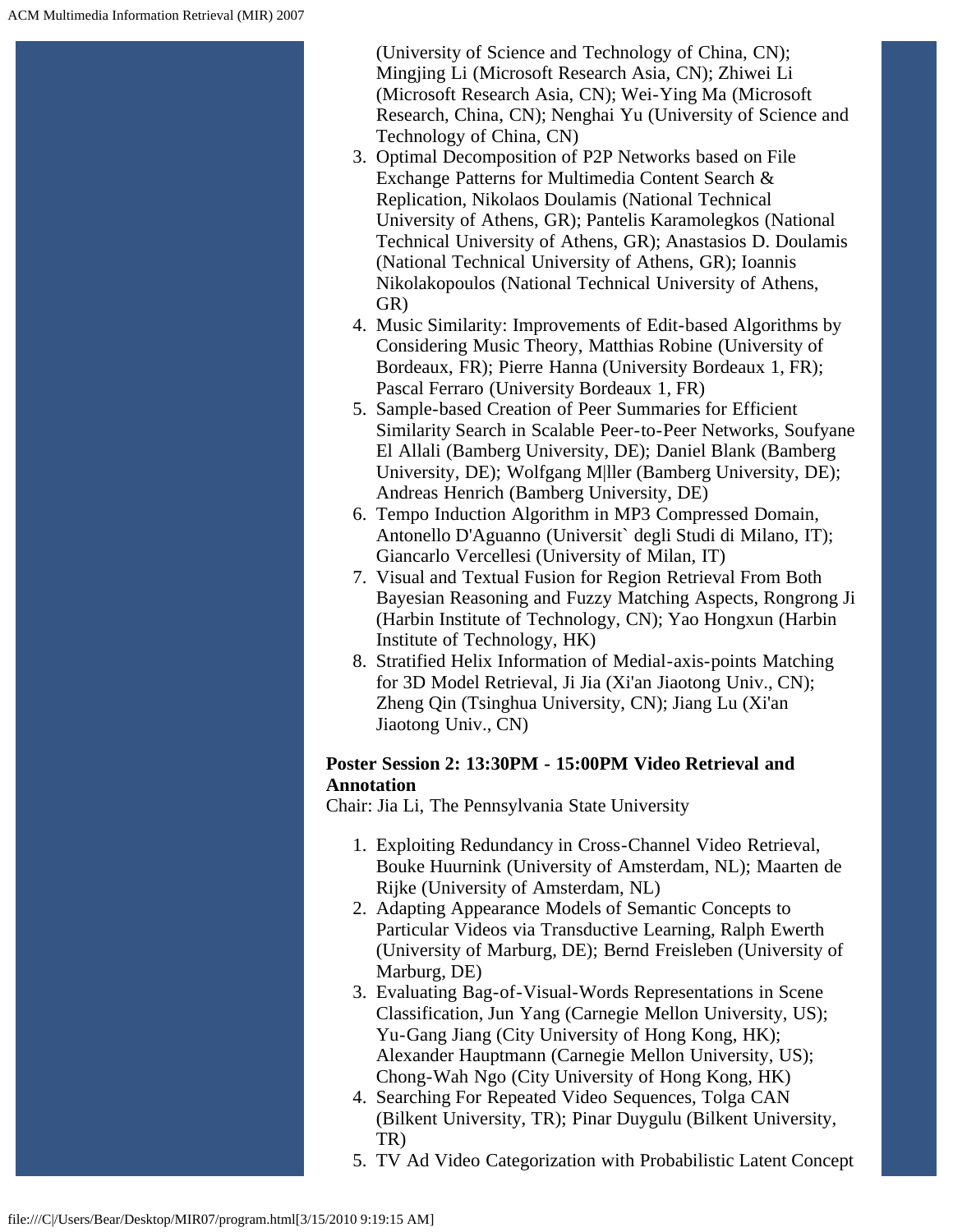Learning, Jinqiao Wang (Institute of Automation(IA) Chinese Academy of Sciences(CAS), CN); Ling-Yu Duan (Institute for Infocomm Research, SG); Lei Xu (Institute of Automation, CN); Hanqing Lu (the Institute of Automation, Chinese Academy of Sciences, CN); Jesse Jin (University of Newcastle, AU)

- 6. Building a Comprehensive Ontology To Refine Video Concept Detection, Zheng-Jun Zha (University of Science and Technology of China, CN); Tao Mei (Microsoft Research Asia, CN); Zengfu Wang (University of Science and Technology of China, CN); Xian-Sheng Hua (Microsoft Research Asia, CN)
- 7. Scene Duplicate Detection from Videos Based on Trajectories of Feature Points, Shin'ichi Satoh (National Institute of Informatics, JP)

#### **Coffee break 15:00PM - 15:30PM**

#### **Special Session 1: 15:30PM - 17:30PM Semantic Indexing of Consumer and Web Videos**

Chair: Shih-Fu Chang, Columbia University

- 1. Kodak Consumer Video Benchmark Data Set: Concept Definition and Annotation Alexander C. Loui, Jiebo Luo, Shih-Fu Chang, Dan Ellis, Wei Jiang, Lyndon Kennedy, Keansub Lee, Akira Yanagawa (Columbia University, US, and Kodak Researck, US)
- 2. Large-Scale Multimodal Semantic Concept Detection for Consumer Video Shih-Fu Chang, Dan Ellis, Wei Jiang, Keansub Lee, Akira Yanagawa, Alexander C. Loui, Jiebo Luo (Columbia University, US, and Kodak Researck, US)
- 3. Multi-Modal Web Video Categorization Linjun Yang, Jiemin Liu, Tao Mei, Xiaokang Yang, Xian-Sheng Hua (Microsoft, CN)
- 4. Watch What I Watch: Using Community Activity To Understand Content David A. Shamma, Ryan Shaw, Peter L. Shafton, Yiming Liu (Yahoo! Research, US)
- 5. Learning People Annotation from the Web via Consistency Learning Jay Yagnik, Atiq Islam (Google Inc., US)
- 6. ITEMS: Intelligent Travel Experience Management System Chih-Chieh Liu, Chun-Hsiang Huang, Wei-Ta Chu, and Ja-Ling Wu

(National Taiwan University, TW)

## **Saturday September 29, 2007**

## **Opening: 8:30AM - 10:00AM**

Opening Remarks and Introduction of Speaker. Alberto Del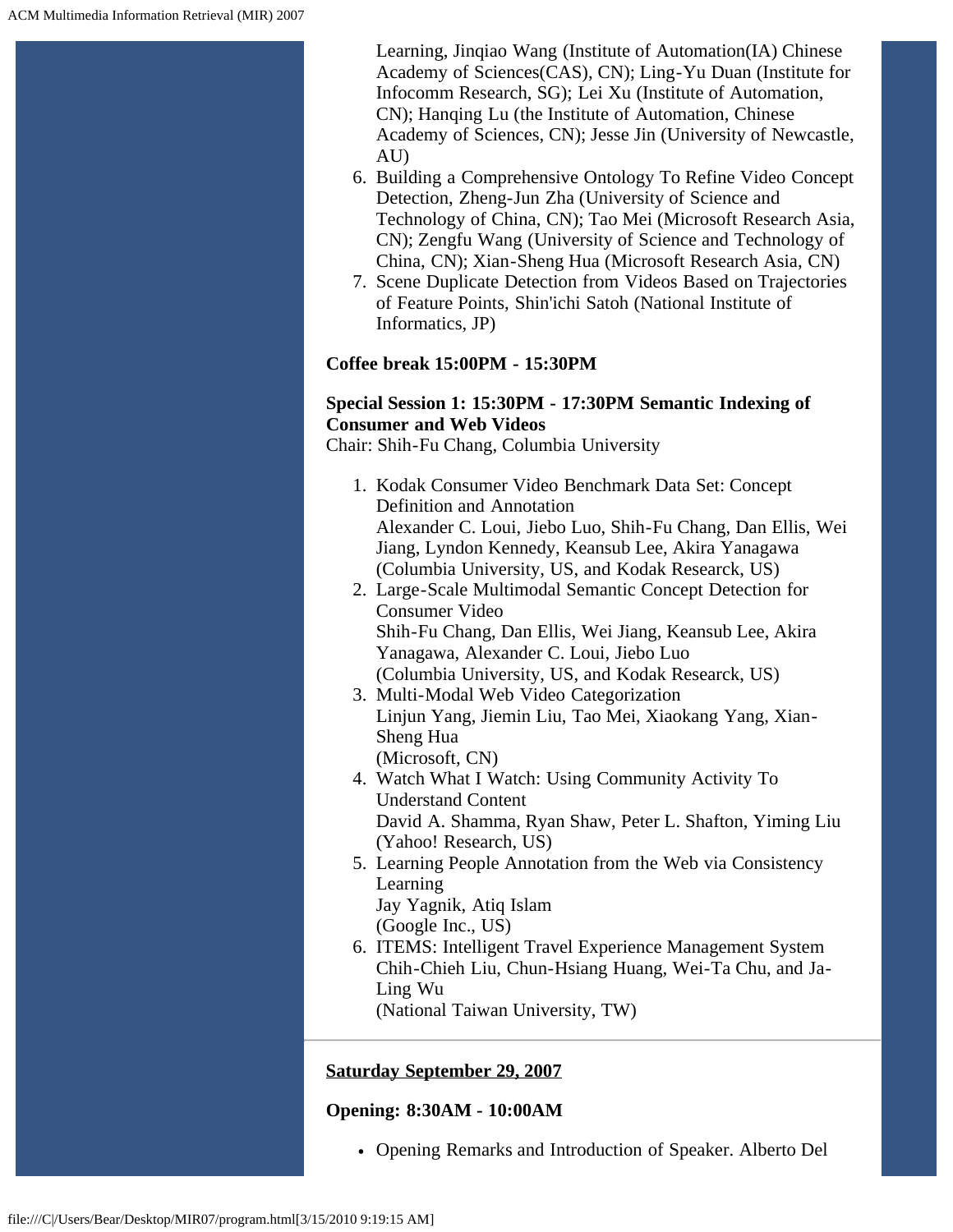Bimbo (University of Florence, Italy)

**Keynote Speech. Arnold Smeulders (University of Amsterdam, The Netherlands)**

#### **Coffee break 10:00AM - 10:20AM**

#### **Oral Session 2: 10:20AM - 12:00PM Video Retrieval**

Chair: Jiebo Luo, Kodak Research

- 1. Video Diver: Generic Video Indexing with Diverse Features, Dong Wang (Tsinghua University, CN); Xiaobing Liu (Tsinghua University, CN)
- 2. Combining Multimodal Preferences for Multimedia Information Retrieval, Eric Bruno (University of Geneva, CH); Jana Kludas (University of Geneva, CH); Stephane Marchand-Maillet (University of Geneva, CH)
- 3. Trademark matching and retrieval in sports video databases, Andrew Bagdanov (University of Florence, IT); Lamberto Ballan (University of Florence, IT); Marco Bertini (Universit` di Firenze, IT); Alberto Del Bimbo (University of Firenze, IT)
- 4. RoleNet: Treat a Movie as a Small Society, Chung-Yi Weng (National Taiwan University, TW); Wei-Ta Chu (National Taiwan University, TW); Ja-Ling Wu (National Taiwan University, TW)
- 5. Semantic-Event Based Analysis and Segmentation of Wedding Ceremony Videos, Wen-Huang Cheng (National Taiwan University, TW); Yung-Yu Chuang (National Taiwan University, TW); Bing-Yu Chen (National Taiwan University, TW); Ja-Ling Wu (National Taiwan University, TW); Shao-Yen Fang (National Taiwan University, TW); Yin-Tzu Lin (National Taiwan University, TW); Chi-Chang Hsieh (National Taiwan University, TW); Chen-Ming Pan (National Taiwan University, TW); Wei-Ta Chu (National Taiwan University, TW); Min-Chun Tien (National Taiwan University, TW)

#### **Lunch break 12:00PM - 13:30PM**

#### **Panel Session: 13:30PM - 15:00PM New Challenges in Multimedia Research for the Increasingly Connected and Fast Growing Digital Society**

Chair: Jia Li, The Pennsylvania State University **Panelists:** Shih-fu Chang (Columbia University, USA) Michael Lesk (Rutgers University, USA) Rainer Lienhart (University of Augsburg, Germany) Jiebo Luo (Eastman Kodak Research, USA) Arnold Smeulders (University of Amsterdam, The Netherlands)

## **Coffee break 15:00PM - 15:30PM**

## **Special Session 2: 15:30PM - 17:00PM Personalized Multimedia Information Retrieval**

Chair: Nicu Sebe, University of Amsterdam (The Netherlands)

1. Personalized Multimedia Retrieval: The New Trend?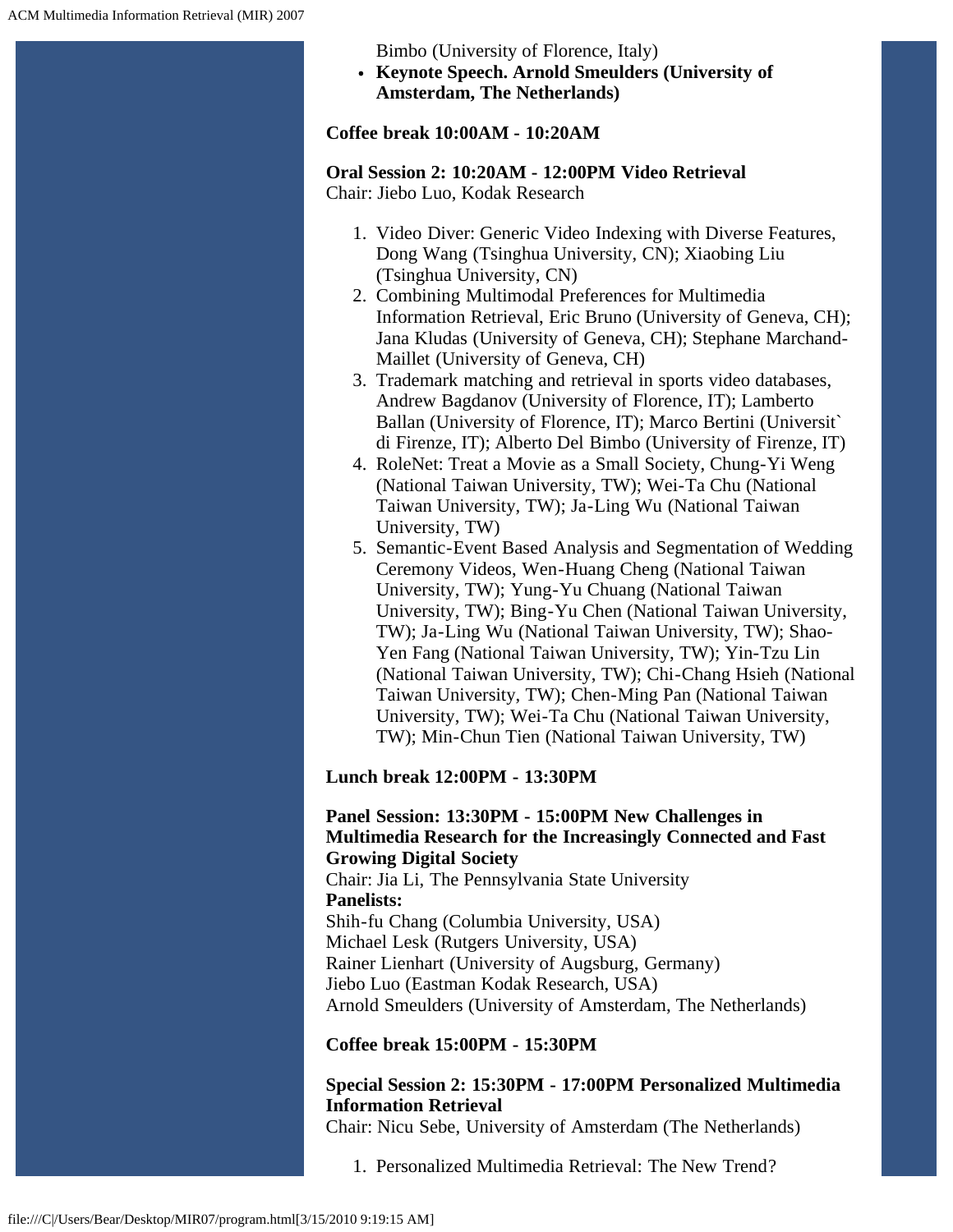Nicu Sebe (University of Amsterdam, NL), Qi Tian (University of Texas) 2. Browsing visual collections using graphs Marcel Worring, Ork de Rooij and Ton van Rijn (University of Amsterdam, NL) 3. Personalized Retrieval of Sports Video Yifan Zhang, Xiaoyu Zhang, Changsheng Xu, Hanqing Lu (National University of Singapore, SG) 4. Evaluating the Implicit Feedback Models for Adaptive Video Retrieval Frank Hopfgartner, Joemon Jose (University of Glasgow, UK) **This schedule is subject to change. Last updated: August 1, 2007.** Copyright 2007 MIR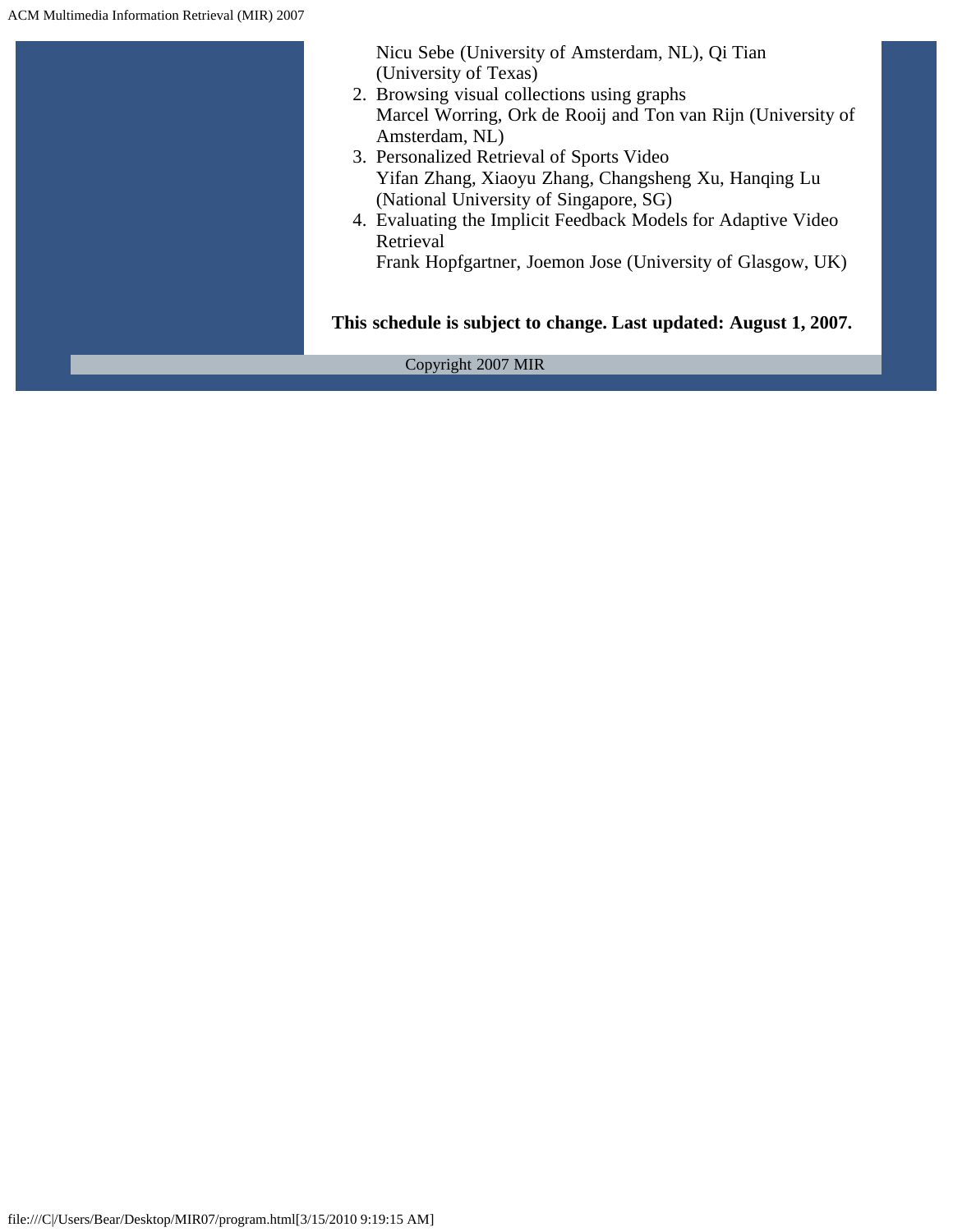<span id="page-14-0"></span>

*In conjunction with [ACM Multimedia 2007](javascript:if(confirm() September 28-29, 2007, University of Augsburg, Germany*

[Home](#page-2-0) [Call for Papers](#page-4-0) [ACM Style Sheet](javascript:if(confirm() [Important Dates](#page-7-0) [Paper Submission](#page-8-0) [Program](#page-9-0) [Keynote](#page-14-0) [Panel](#page-17-0) [Special Session](#page-19-0) **[Presenter](#page-24-0)** [Information](#page-24-0) [Program Committee](#page-25-0) **[Registration](#page-27-0)** 



**Association for Computing Machinery** 

Advancing Computing as a Science & Profession

## **Keynote Speakers:**

The MIR 2007 will feature two keynote speakers:

#### **[Michael Lesk](javascript:if(confirm()**

Professor, Rutgers University, and Chair, Department of Library and Information Science



## **Managing 3D: Our Next Problem**

Museums in the world contain billions of objects (the Smithsonian alone has some 250 million things). Three-dimensional scanning is now cheap, and we can expect to see a flood of scanned solid objects join the even more numerous images and videos that we now have. Although we haven't yet solved the problems of managing twodimensional scanned images, we're about to

face the more complex problem of 3-D objects.

**Biography**: After receiving the PhD degree in Chemical Physics in 1969, Michael Lesk joined the computer science research group at Bell Laboratories, where he worked until 1984. From 1984 to 1995 he managed the computer science research group at Bellcore, then joined the National Science Foundation as head of the Division of Information and Intelligent Systems, and since 2003 has been Professor (and now Chair) of Library and Information Science at Rutgers University. He is a Fellow of the Association for Computing Machinery, received the Flame award from the Usenix association, and in 2005 was elected to the National Academy of Engineering.

**[Arnold Smeulders](javascript:if(confirm()** Professor, University of Amsterdam, The Netherlands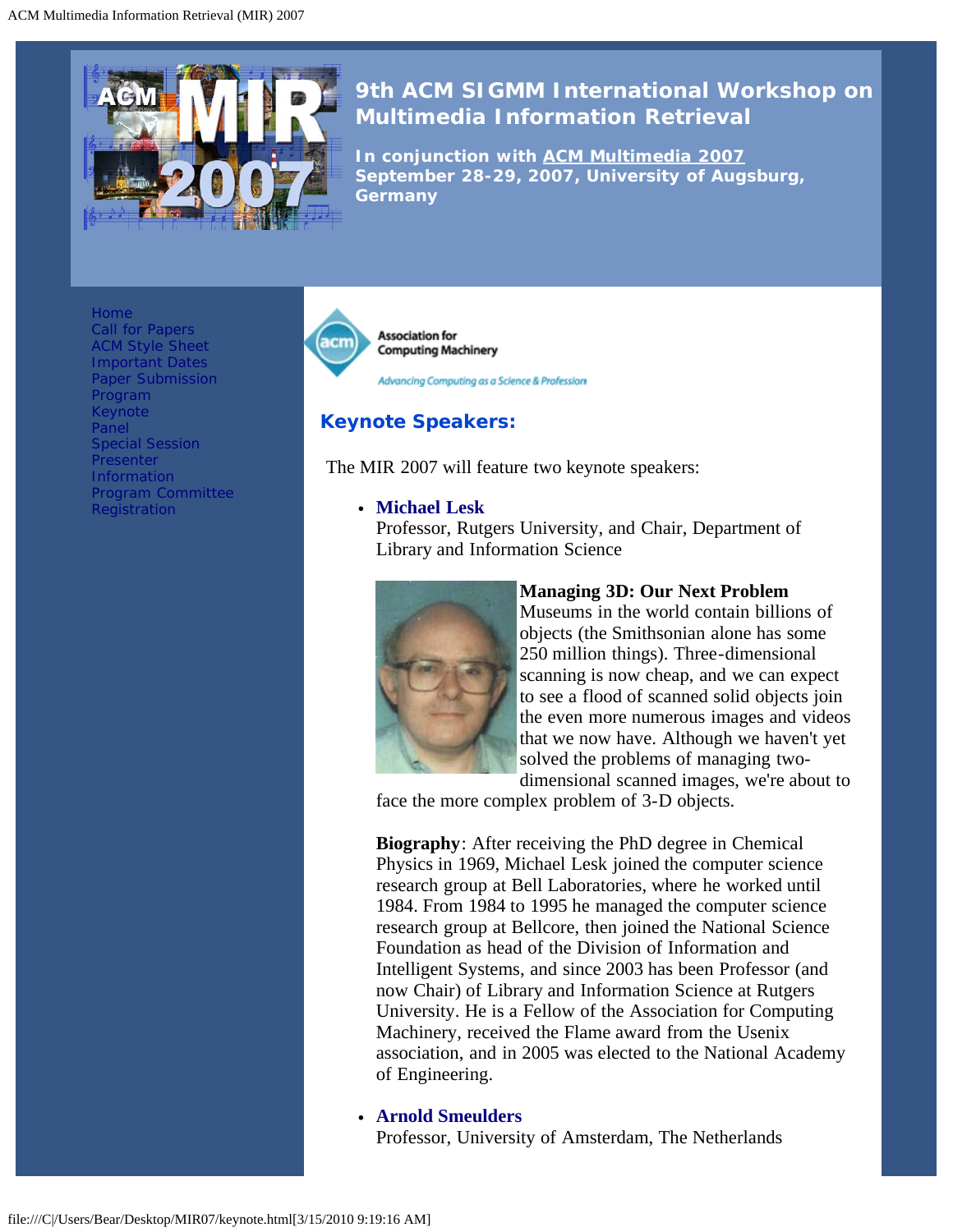

#### **Semantic Search**

We review the state of the art in contentbased exploration of large sets of image and video data. The key to any current approach is features to which still many new additions have been made in the last five years). We discuss image features on a global, regional, and key point level employing stochastic textures derived from

natural image statistics and Gaussian color invariant feature sets [Geusebroek 2006]. Features evolving from analysis moving images are still under the largest evolution. In this topic we will discuss several advances towards robust and long term tracking [Nguyen 2005, Nguyen 2006, Burghouts 2006]. Then we move on to review the state of the art in retrieval systems as it has evolved since the end of the early years in 2000. We do so on the basis of the components and evaluation of our video search engine. The MediaMill system performed well in the TRECvid competition in the years 2004 to 2006 [Snoek 2006] and provide a perspective the future of search engines.

- 1. Hieu Tat Nguyen and Arnold W. M. Smeulders: Multiple target tracking by incremental probabilistic PCA, IEEE trans PAMI 29-1, 52 64, 2007.
- 2. Hieu Tat Nguyen and Arnold W. M. Smeulders: Robust tracking using foreground-background texture discrimination, IJCV, 68-3, 277 - 294, 2006.
- 3. Jan C. van Gemert, Jan-Mark Geusebroek, Cor J. Veenman, Cees G. M. Snoek Arnold W. M. Smeulders: Robust Scene Categorization by Learning Image Statistics in Context, SLAM06.
- 4. Cees G. M. Snoek, Marcel Worring, Jan-Mark Geusebroek, Dennis C. Koelma, Frank J. Seinstra and Arnold W.M. Smeulders: The Semantic Pathfinder: Using an Authoring Metaphor for Generic Multimedia Indexing, IEEE trans PAMI, 28-10, 1678-1689, 2006.

Gert Jan Burghouts and Jan Mark Geusebroek: Quasi-periodic spatiotemporal filtering. IEEE trans IP, 15-6, 1572-1582, 2006.

**Biography**: Arnold Smeulders received an M.Sc from the Technical University of Delft in physics in 1977, and in 1983, a PhD from the medical faculty of Leiden University on the topic of visual pattern analysis. Subsequently, he was associated professor in medical image analysis at the Vrije Universiteit Amsterdam and the Erasmus University Rotterdam. In 1989, he moved to the University of Amsterdam to become associate professor of computer science and full professor in biological image processing. Since 1994, he has been full professor in multimedia information analysis at the Informatics Institute of the University of Amsterdam. In 1987,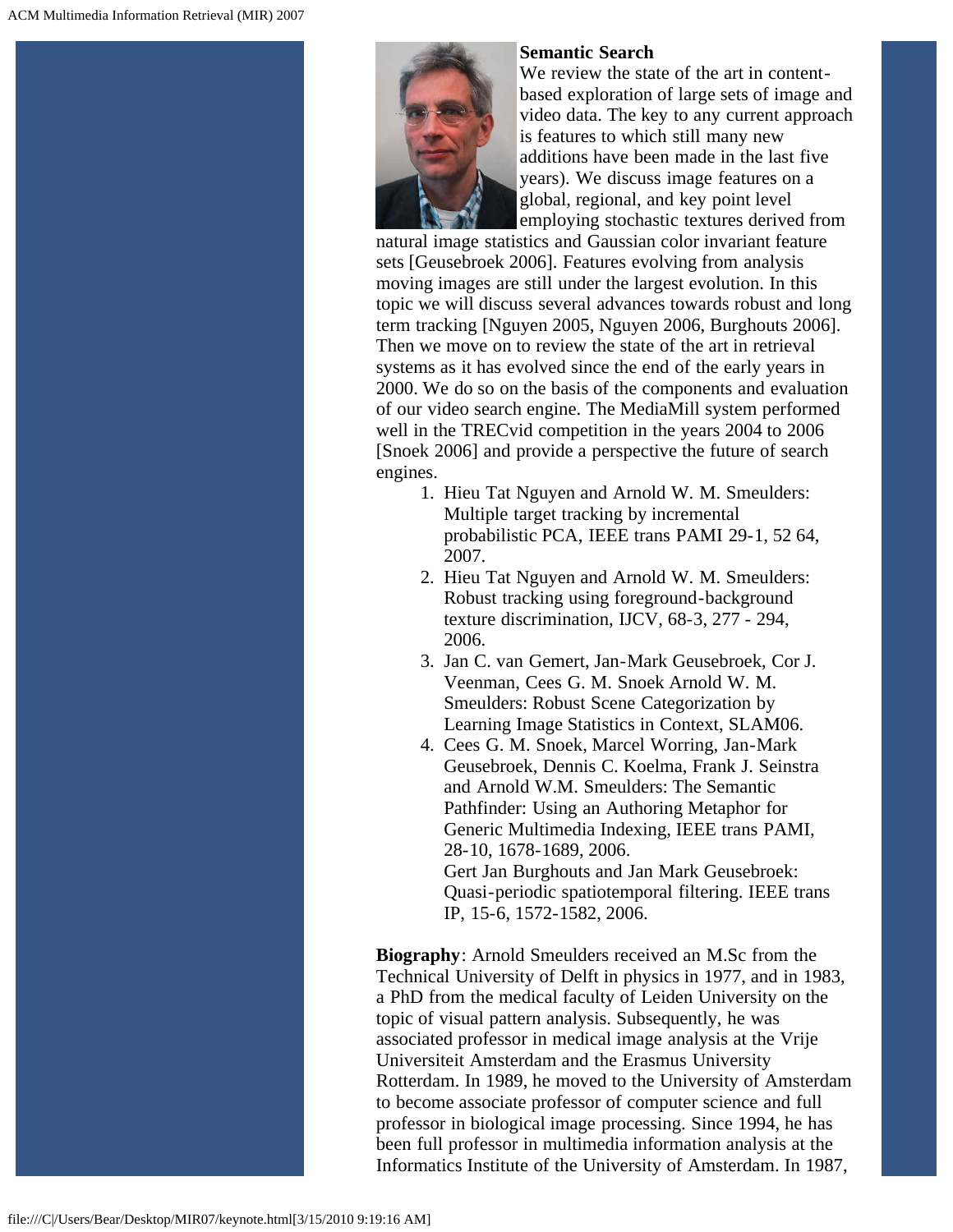he received a Fulbright grant for a visiting associate professorship at Yale University. He was visiting professor at the City University Hong Kong and ETL Tsukuba Japan. He was associated editor of the IEEE transactions PAMI as well as Cytometry.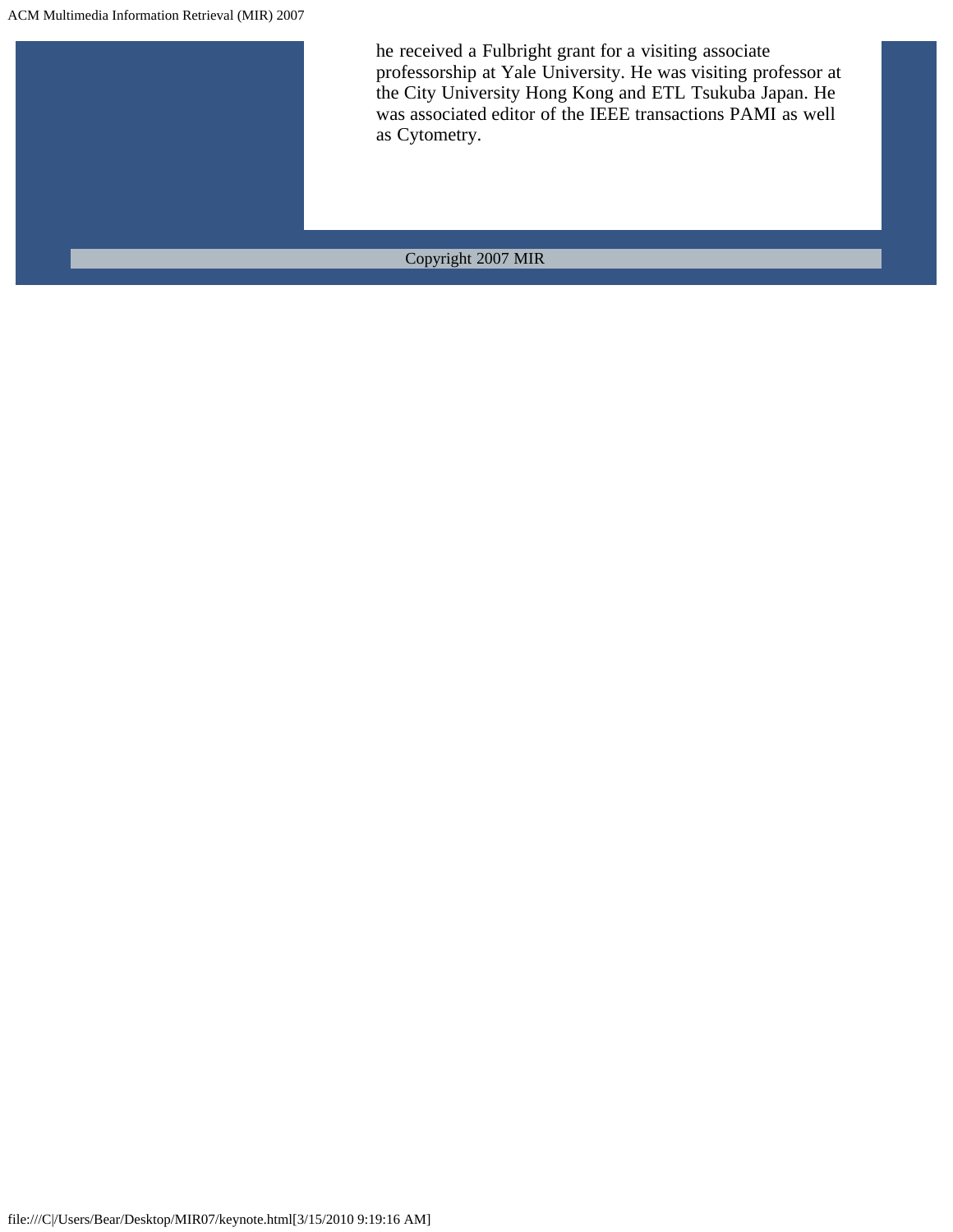<span id="page-17-0"></span>

*In conjunction with [ACM Multimedia 2007](javascript:if(confirm() September 28-29, 2007, University of Augsburg, Germany*

[Home](#page-2-0) [Call for Papers](#page-4-0) [ACM Style Sheet](javascript:if(confirm() [Important Dates](#page-7-0) [Paper Submission](#page-8-0) [Program](#page-9-0) [Keynote](#page-14-0) [Panel](#page-17-0) [Special Session](#page-19-0) **[Presenter](#page-24-0)** [Information](#page-24-0) [Program Committee](#page-25-0) **[Registration](#page-27-0)** 



**Association for Computing Machinery** 

Advancing Computing as a Science & Profession

## **Panel Session: New Challenges in Multimedia Research for the Increasingly Connected and Fast Growing Digital Society**

This year the MIR workshop will feature a panel, with well-known pioneers and experts in our field. Active participation of the audience is strongly encouraged.

#### **Focused Questions:**

1. **Personal Multimedia Retrieval:** With the widespread of very affordable digital cameras, individuals are generating enormous amount of digital photos. What research problems can be explored to help people better manage, share, and archive their personal pictures?

2. **Amateur Photography:** Amateur photographers are increasing. Can multimedia research help people enhance their photography skills or make it easier for people to learn from experts or each other?

3. **Arts:** Can multimedia research help boost public interests in art appreciation and practice through the Internet?

4. **Online Video Sharing:** Can video or image retrieval better help people search online video sharing sites?

5. **Social Networks:** Are there new technical demands for multimedia in Internet social networks?

## **Moderator:**

Jia Li (The Pennsylvania State University, USA)

## **Panelists:**

Shih-fu Chang (Columbia University, USA) Michael Lesk (Rutgers University, USA) Rainer Lienhart (University of Augsburg, Germany) Jiebo Luo (Eastman Kodak Research, USA)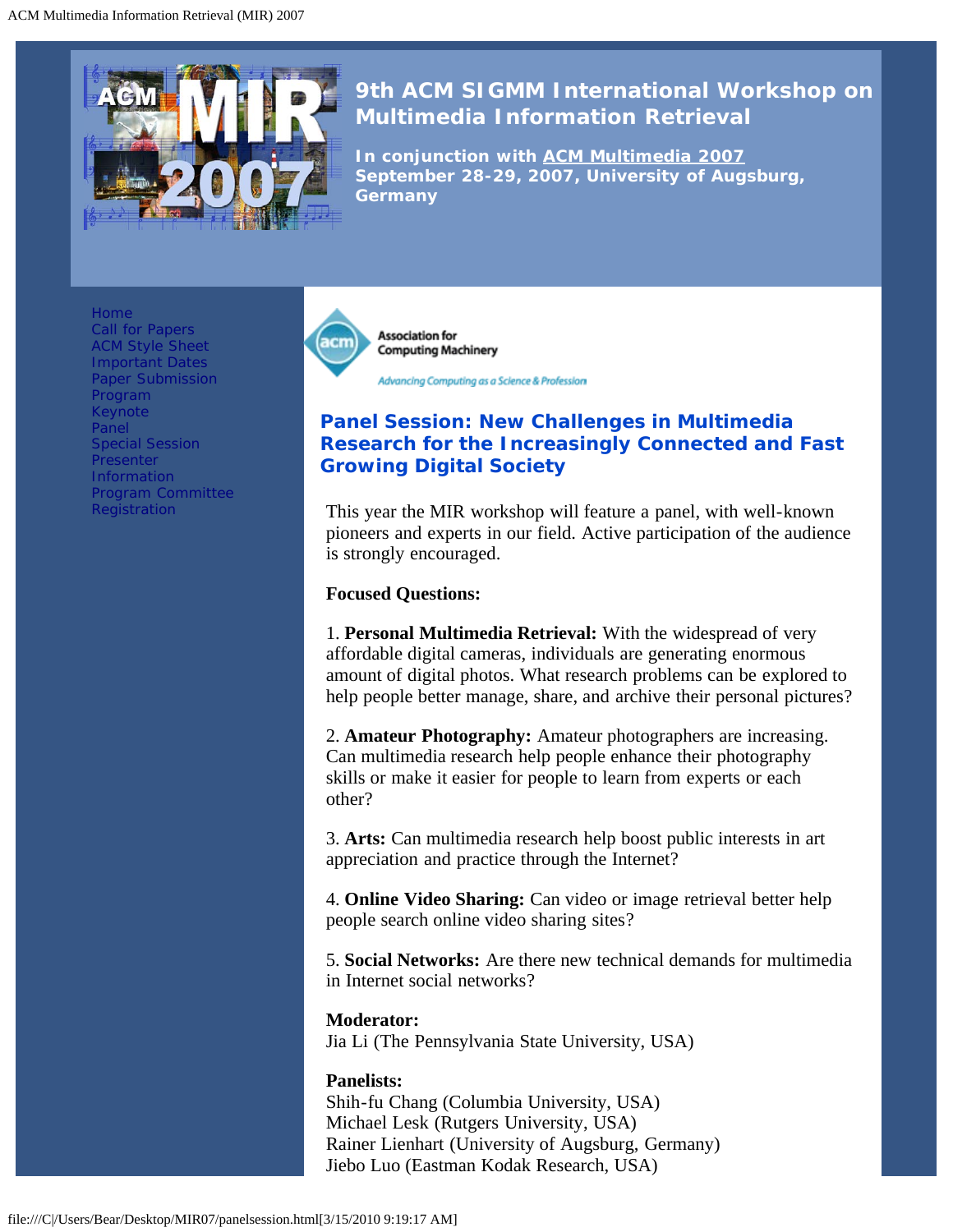ACM Multimedia Information Retrieval (MIR) 2007

Arnold Smeulders (University of Amsterdam, The Netherlands)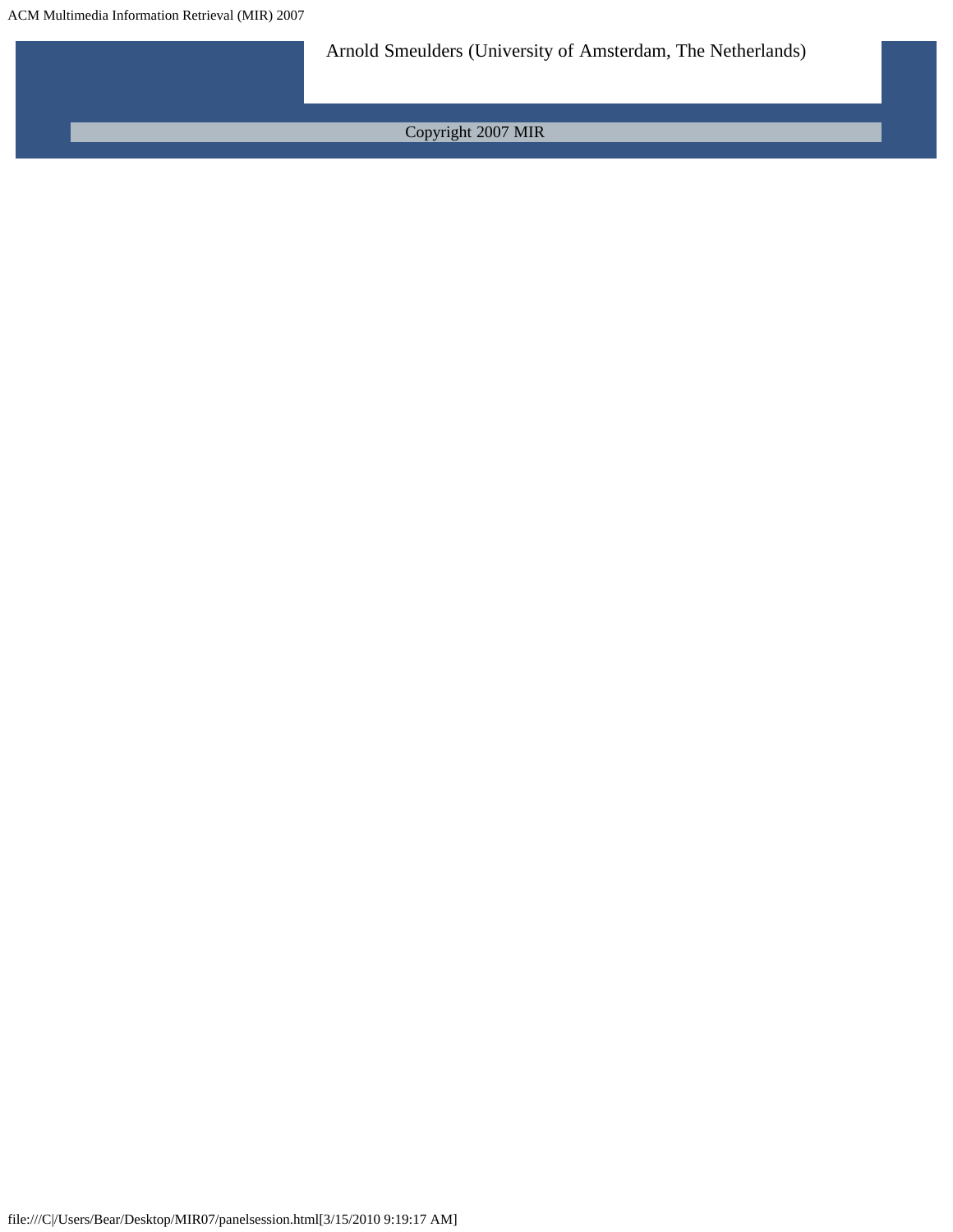<span id="page-19-0"></span>

*In conjunction with [ACM Multimedia 2007](javascript:if(confirm() September 28-29, 2007, University of Augsburg, Germany*

[Home](#page-2-0) [Call for Papers](#page-4-0) [ACM Style Sheet](javascript:if(confirm() [Important Dates](#page-7-0) [Paper Submission](#page-8-0) [Program](#page-9-0) [Keynote](#page-14-0) [Panel](#page-17-0) [Special Session](#page-19-0) **[Presenter](#page-24-0)** [Information](#page-24-0) [Program Committee](#page-25-0) **[Registration](#page-27-0)** 



**Association for Computing Machinery** 

Advancing Computing as a Science & Profession

## **Special Sessions:**

The MIR workshop this year will include two special sessions. They were selected from submitted session proposals based on the Call for Special Sessions.

#### **Special Session 1: Semantic Indexing of Consumer and Web Videos**

Consumer and Web media presents some of the last frontiers for automated content analysis and indexing, which is needed for managing the explosive amount of user-generated or Web-based media content. Associated information like EXIF metadata or user tags is useful but often insufficient for describing the content shown in the images and videos. Recently, exciting progresses have been seen in developing large benchmark data sets (like TRECVID and ImageClef), ontologies (like LSCOM), and classification models for several domains such as broadcast news. However, solutions suitable for user-generated videos and user-centric usage scenarios are still missing. We see a timely opportunity for organizing a special session to bring together active researchers and practitioners from both academia and industry to share recent progresses and stimulate innovations in this exciting nascent area.

## **Organizers:**

Shih-Fu Chang, Columbia University (USA) Dan Ellis, Columbia University (USA) Alex Loui, Kodak Research Labs (USA) Jiebo Luo, Kodak Research Labs (USA)

#### **Papers:**

1. Kodak Consumer Video Benchmark Data Set: Concept Definition and Annotation Alexander C. Loui, Jiebo Luo, Shih-Fu Chang, Dan Ellis, Wei Jiang,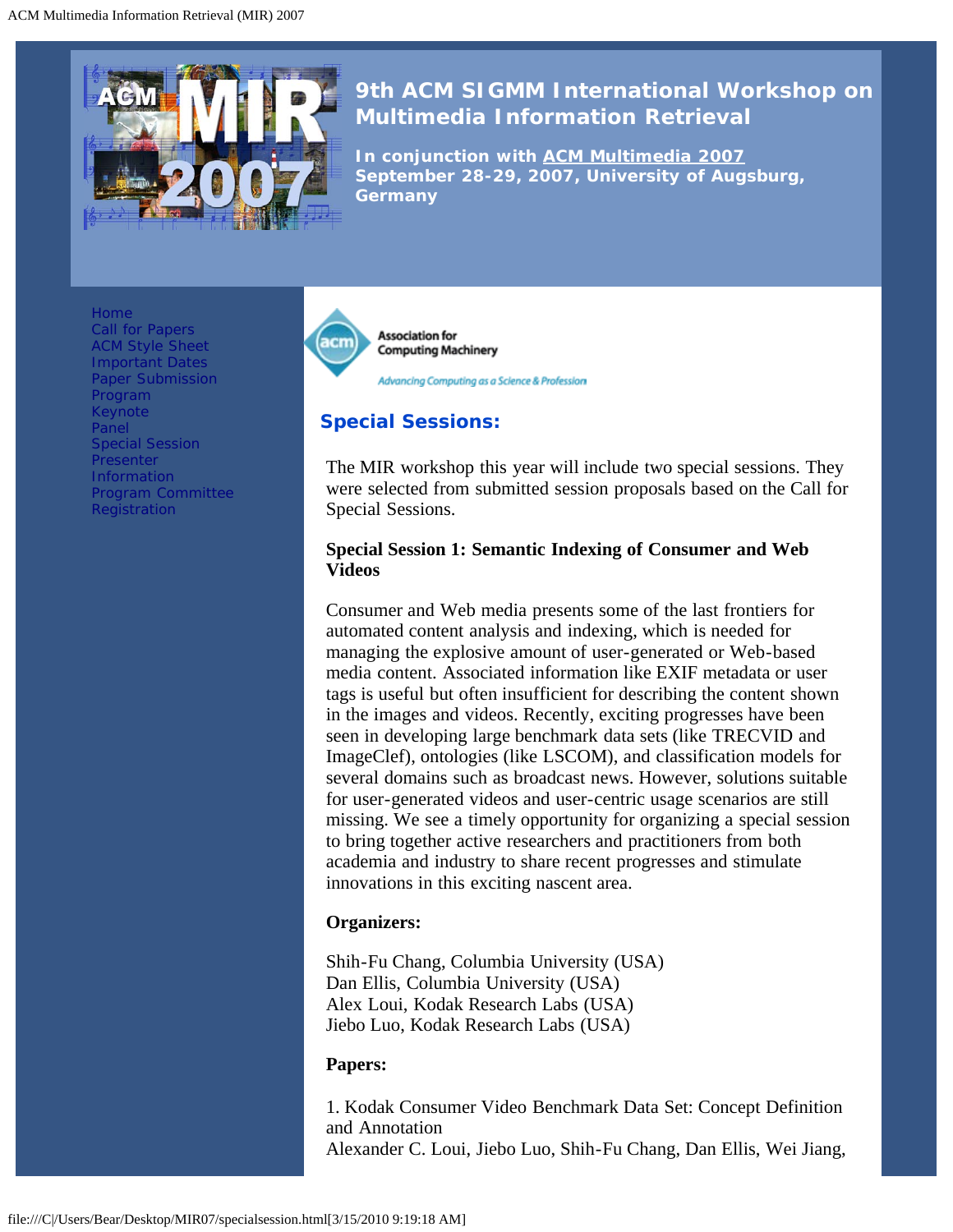Lyndon Kennedy, Keansub Lee, Akira Yanagawa

2. Large-Scale Multimodal Semantic Concept Detection for Consumer Video Shih-Fu Chang, Dan Ellis, Wei Jiang, Keansub Lee, Akira Yanagawa, Alexander C. Loui, Jiebo Luo

3. Multi-Modal Web Video Categorization Linjun Yang, Jiemin Liu, Tao Mei, Xiaokang Yang, Xian-Sheng Hua

4. Watch What I Watch: Using Community Activity To Understand **Content** David A. Shamma, Ryan Shaw, Peter L. Shafton, Yiming Liu

5. Learning People Annotation from the Web via Consistency Learning Jay Yagnik, Atiq Islam

6. ITEMS: Intelligent Travel Experience Management System Chih-Chieh Liu, Chun-Hsiang Huang, Wei-Ta Chu, and Ja-Ling Wu

#### **Special Session 2: Personalized Multimedia Information Retrieval**

The explosion of multimedia content in databases, broadcasts, streaming media, etc. has generated new requirements for more effective access to these global information repositories. Content extraction, indexing, and retrieval of multimedia data continue to be one of the most challenging and fastest-growing research areas. A consequence of the growing consumer demand for multimedia information is that sophisticated technology is needed for representing, modeling, indexing, and retrieving multimedia data. In particular, we need robust techniques to index/retrieve and compress multimedia information, new scalable browsing algorithms allowing access to very large multimedia databases, and semantic visual interfaces integrating the above components into unified multimedia browsing and retrieval systems.

Consider the following futuristic scenario:

John Citizen lives in Brussels, holds a degree in economics and works for a multinational company dealing in oil imports. He enjoys travel with emphasis on warm Mediterranean sites with good swimming and fishing. When watching TV his primary interest is international politics, particularly European. During a recent armed conflict he wanted to have different perspectives on the war, including both relevant historical material as well as future projections from commentators.

When he returns home from work, a personalized interactive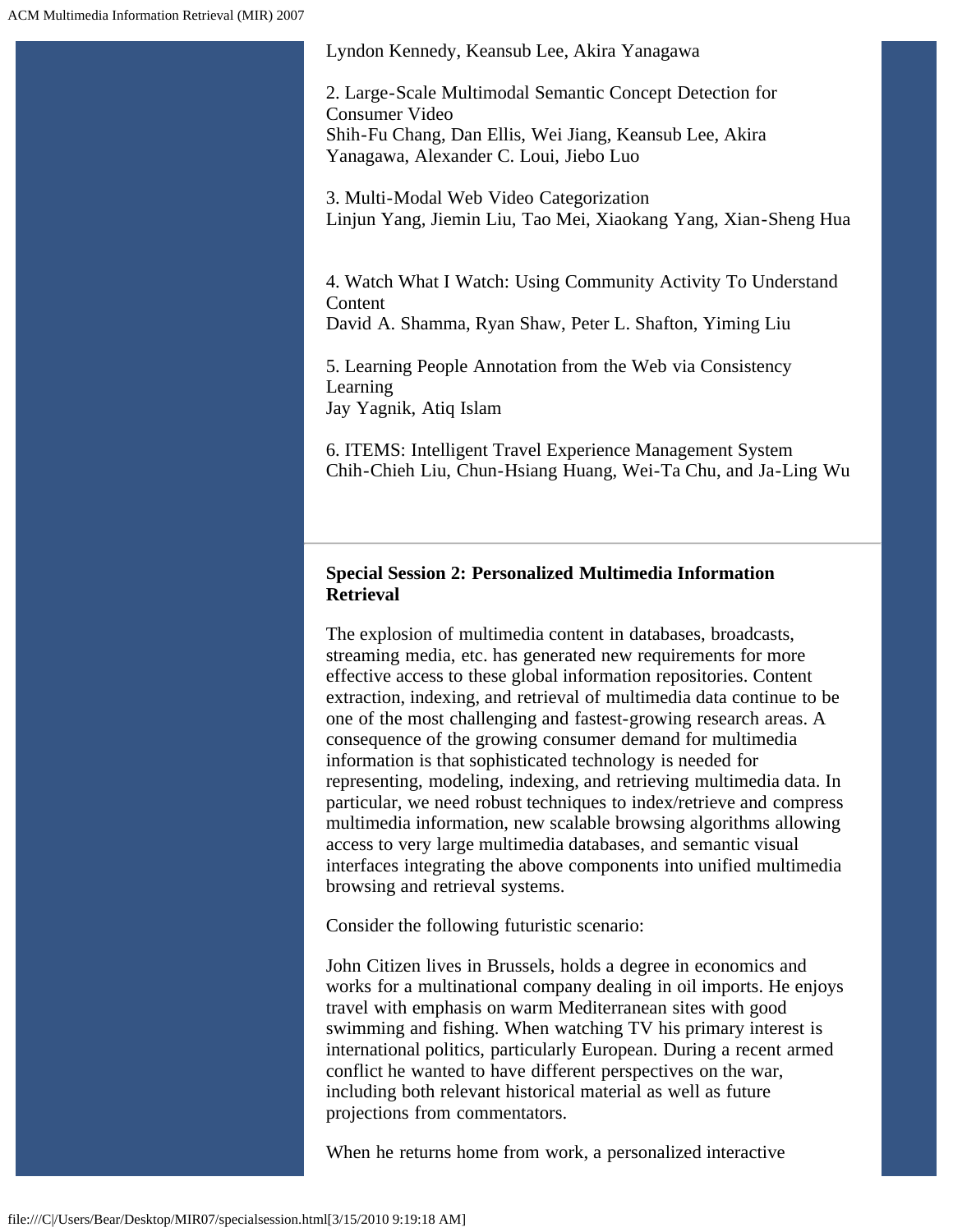multimedia program is ready for him, created automatically from various multimedia segments taken from diverse sources including multimedia news feeds, digital libraries, and collected analyst commentaries. The program includes different perspectives on the events, discussions and analyses appropriate for a university graduate. The video program is production quality, including segment transitions and music. Sections of the program allow him to interactively explore information and knowledge of particular relevance to him, namely the impact of war on oil prices in various countries (his business interest), and the potential impact on tourism and accommodation prices across the Mediterranean next summer. Some presentations may be synchronized with a map display, accessible interactively. Johns behavior and dialogue with the display are logged together with a record of the information presented to allow the system to accumulate and update his state of knowledge and discern his interests in order to better serve him in the future. When John is away from home for business or leisure, he can receive the same personalized information on his mobile device, with a focus on information reflecting the neighborhood of his current Mediterranean location.

This vision has many consequences from both societal and economic perspectives. Societal consequences impact on personal information, continuous education, e-government, tourism, leisure, etc. The economic infrastructure of information provision and dissemination will also change, as new actors enter the market (mainly providers of the new services to be offered), and existing actors radically change their mode of operation (for example introducing new paradigm for the production of the TV programs of the future) and business models.

The aim of this special session is to address this hot topic in Multimedia Information Retrieval. We are considering several aspects of this problem. On one hand, the user will want to have a personalized access to his image/video collections and this can be achieved by providing intuitive and natural browsing capabilities and customized features. Furthermore, the system is required to perform user profiling and to adapt the existing parameters of the system to the user needs and interest. On the other hand, it is also important to consider the devices and applications in which this technology is going to be deployed. Mobile media is a high growth area but the state-of-the-art technologies are lagging behind the consumers expectations. The presentations in this session are addressing precisely these three important aspects.

#### **Organizers:**

Nicu Sebe, University of Amsterdam (The Netherlands) Qi Tian, University of Texas at San Antonio (USA)

#### **Papers:**

1. Personalized Multimedia Retrieval: The New Trend? Nicu Sebe, Qi Tian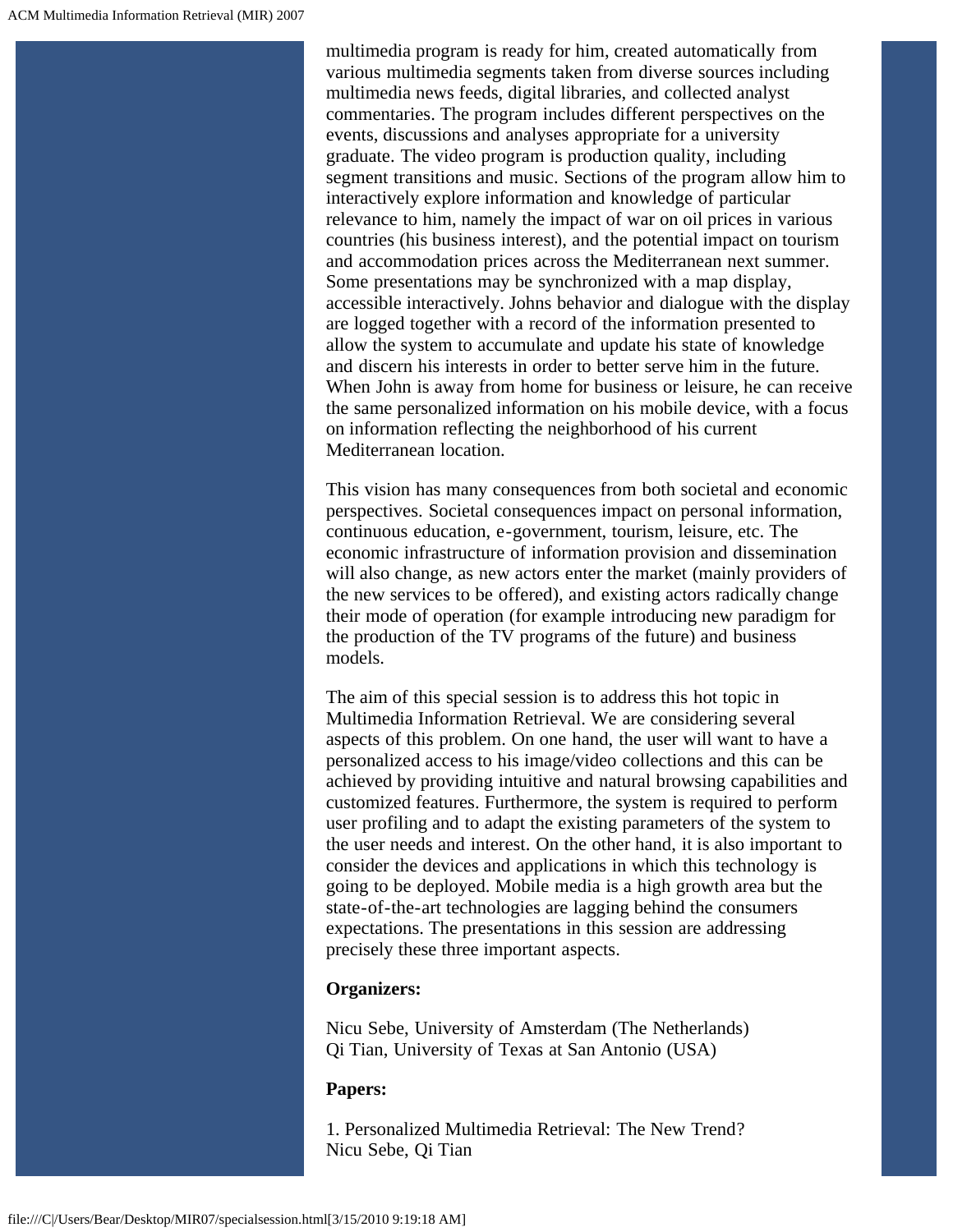2. Browsing visual collections using graphs Marcel Worring, Ork de Rooij and Ton van Rijn

3. Personalized Retrieval of Sports Video Yifan Zhang, Xiaoyu Zhang, Changsheng Xu, Hanqing Lu

4. Evaluating the Implicit Feedback Models for Adaptive Video Retrieval Frank Hopfgartner, Joemon Jose

#### **(archived) Call for Special Sessions MIR 2007**

ACM Multimedia Information Retrieval (MIR) workshop 2007 will include two special sessions in the technical program. Work included in the special sessions is expected to represent the state-of-the-art and high-impact research directions in multimedia information retrieval.

Each special session will contain 4 - 6 invited papers. The session organizer will be responsible for the selection of these papers. The session may begin with an overview paper on the topic being addressed before the papers with specific technical contributions on the topic.

The following information should be included in the session proposal:

- Title of the proposed session
- Session abstract (state significance of topic and rationale for proposed session)
- Names/affiliation of the organizer(s) (including brief bio and contact info)
- List of invited contributions, each with
	- Author names
	- A tentative title
	- An abstract (500 to 1000 words)

Proposals will be evaluated based on the timeliness of the topic and relevance to MIR, as well as the qualifications of the organizers and quality of the paper abstracts in the proposed session. If a proposal is not accepted, papers in that proposal can still be submitted to the regular sessions by the deadline of June 22, 2007.

The organizers of an accepted special session will be responsible for ensuring the quality of the final papers included in the session as these papers would not otherwise receive peer reviews.

#### **Important Dates**

May 1, 2007: Special session proposals due

May 15, 2007: Decisions made on special session proposals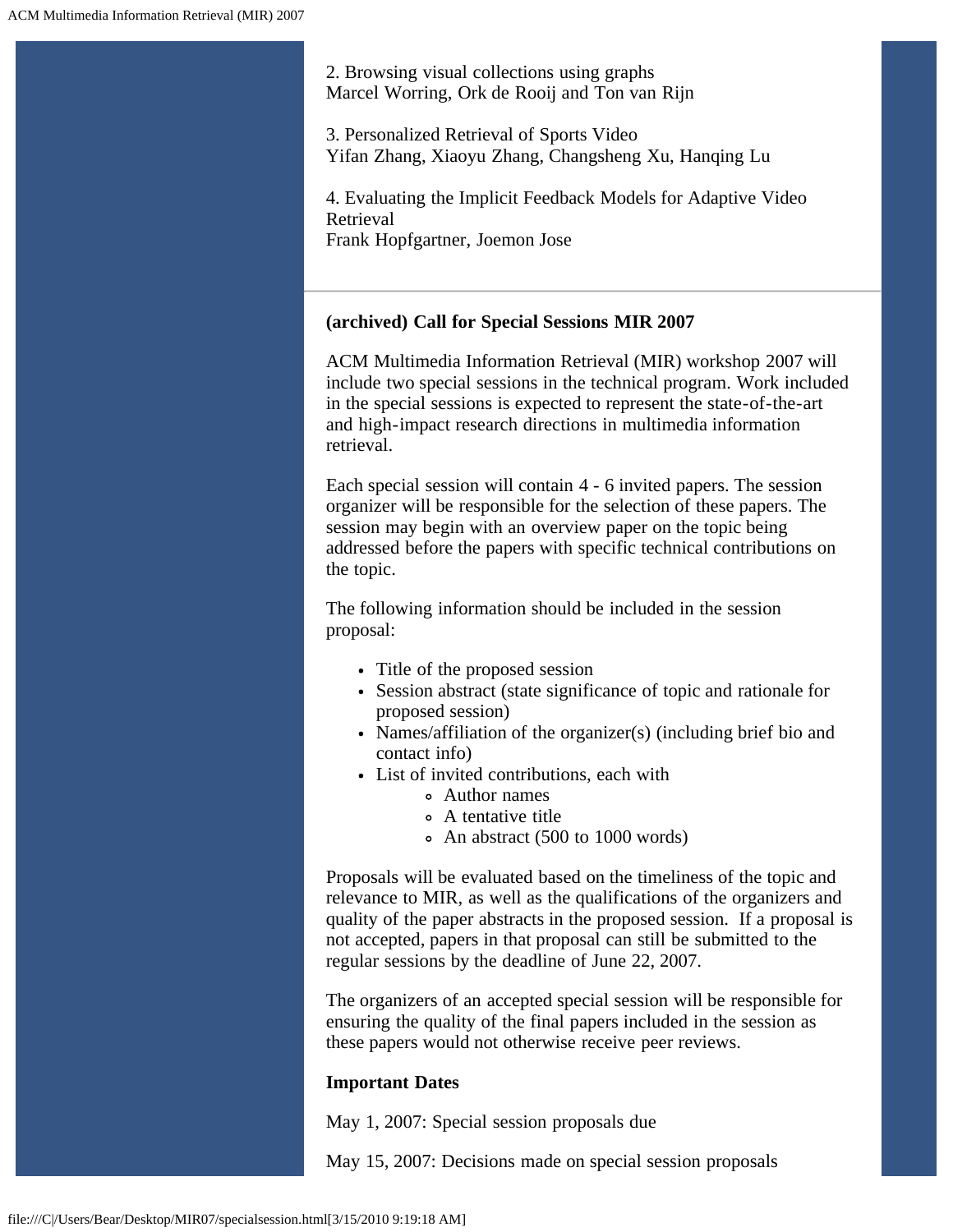June 25, 2007: Submission of manuscripts to the chair of the special sessions

July 5, 2007: Feedbacks on the manuscripts provided by the chair

July 15, 2007: Final camera-ready manuscripts due

#### **Submission Procedure for Special Sessions**

Proposal adhering to the above requirements should be sent by email to Jiebo Luo (jiebo dot luo at kodak.com). All the papers in the special sessions should follow the same style as the regular MIR papers. More details on [http://riemann.ist.psu.edu/mir2007/](#page-0-0)

Jiebo Luo Kodak Research Labs (Office) +1-585-7227139 (email) jiebo dot luo at kodak.com (Web) http://research.kodak.com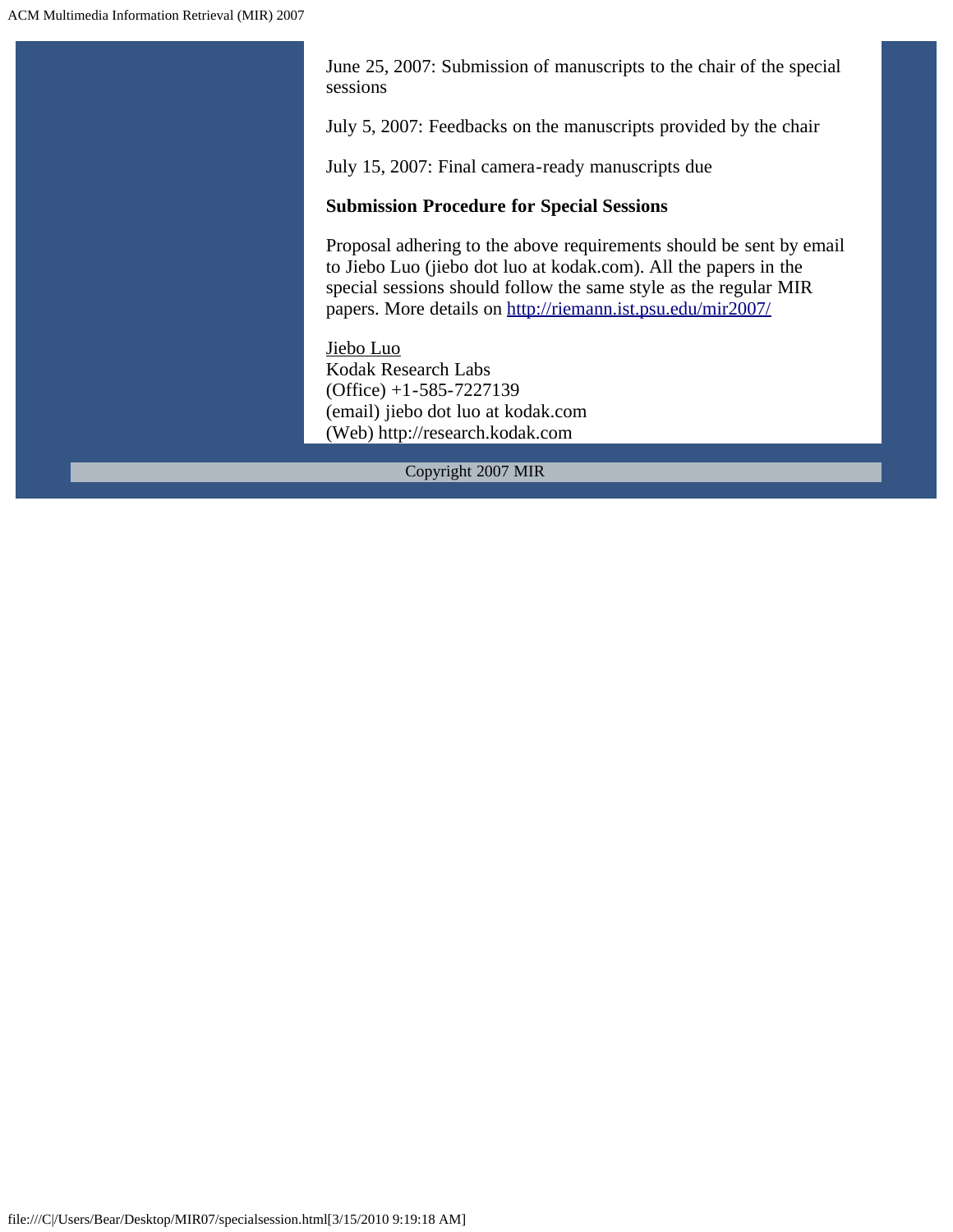<span id="page-24-0"></span>

*In conjunction with [ACM Multimedia 2007](javascript:if(confirm() September 28-29, 2007, University of Augsburg, Germany*

[Home](#page-2-0) [Call for Papers](#page-4-0) [ACM Style Sheet](javascript:if(confirm() [Important Dates](#page-7-0) [Paper Submission](#page-8-0) [Program](#page-9-0) [Keynote](#page-14-0) [Panel](#page-17-0) [Special Session](#page-19-0) [Presenter](#page-24-0) [Information](#page-24-0) [Program Committee](#page-25-0) **[Registration](#page-27-0)** 

## **Presenter Information:**

Details can be found on the ACM Multimedia Website **[here](javascript:if(confirm()**.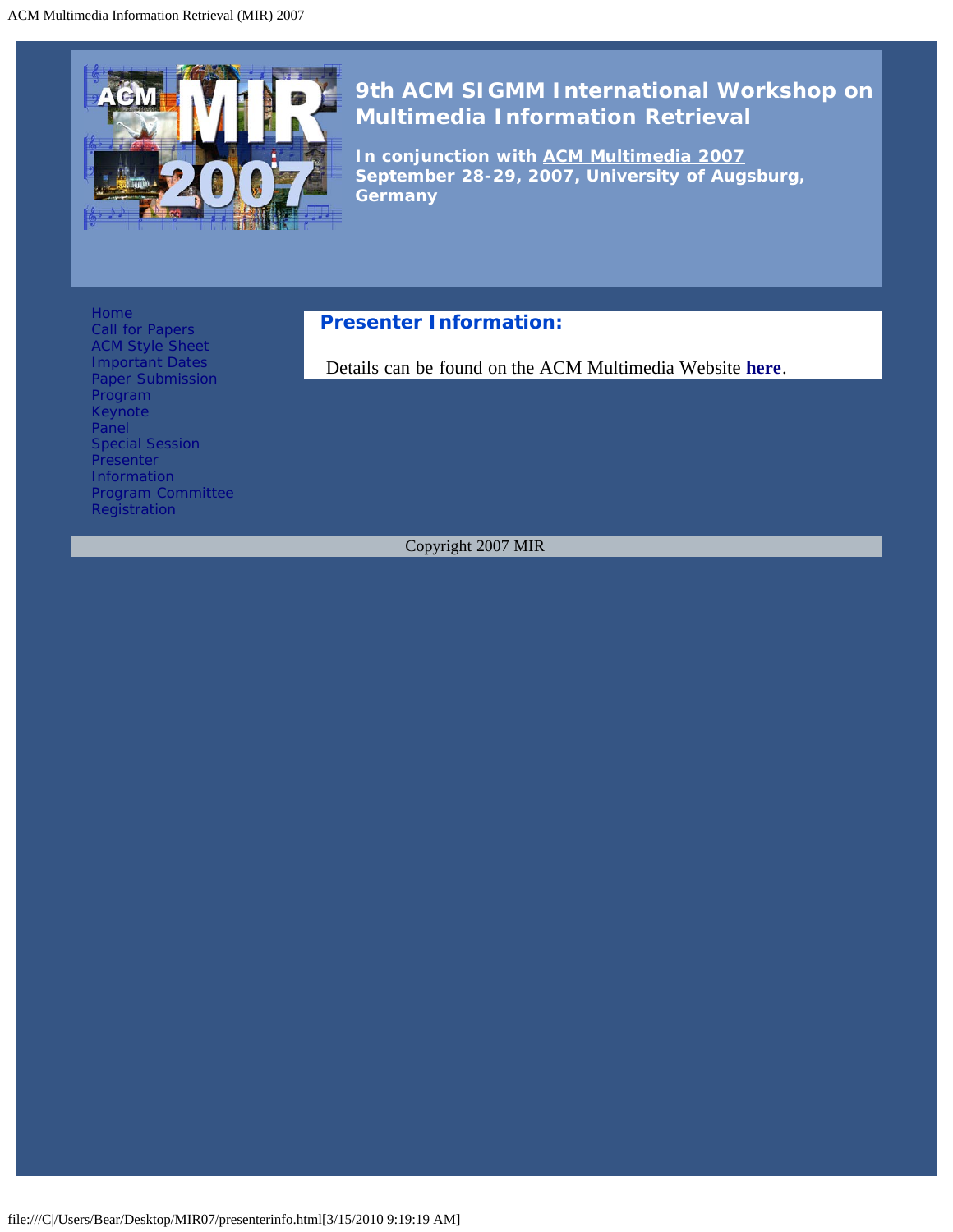<span id="page-25-0"></span>

*In conjunction with [ACM Multimedia 2007](javascript:if(confirm() September 28-29, 2007, University of Augsburg, Germany*

[Home](#page-2-0) [Call for Papers](#page-4-0) [ACM Style Sheet](javascript:if(confirm() [Important Dates](#page-7-0) [Paper Submission](#page-8-0) [Program](#page-9-0) [Keynote](#page-14-0) [Panel](#page-17-0) [Special Session](#page-19-0) [Presenter](#page-24-0) [Information](#page-24-0) [Program Committee](#page-25-0) **[Registration](#page-27-0)** 



**Association for Computing Machinery** 

Advancing Computing as a Science & Profession

# **Technical Program Committee Chairs:**

## **[Alberto Del Bimbo,](javascript:if(confirm() University of Florence, Italy**

**[Jia Li,](javascript:if(confirm() The Pennsylvania State University, USA**

# **Technical Program Committee Members:**

**Kiyoharu Aizawa**, aizawa (at) hal.t.u-tokyo.ac.jp, University of Tokyo, Japan **Edoardo Ardizzone**, ardizzon (at) unipa.it, University of Palermo, Italy **Stefano Berretti**, berretti (at) dsi.unifi.it, University of Florence, Italy **Subhasis Chaudhuri**, sc (at) ee.iitb.ac.in, Indian Institute of Tech Bombay, India **Yixin Chen**, ychen (at) cs.olemiss.edu, University of Mississippi, USA **Rita Cucchiara**, rita.cucchiara (at) unimo.it, Universit` di Modena e Reggio Emilia, Italy **Mohamed Daoudi**, mohamed.daoudi (at) telecom-lille1.eu, GET/Telecom Lille1, LIFL, France **Ajay Divakaran**, ajayd (at) merl.com, Mitsubishi Electric Research Laboratories, Cambridge, USA **Ming Dong**, mdong (at) cs.wayne.edu, Wayne State University, USA **Jean-Luc Dugelay**, Jean-Luc.Dugelay (at) eurecom.fr, EURECOM, France **Pinar Duygulu**, duygulu (at) cs.bilkent.edu.tr, Bilkent University, **Turkey Jianping Fan**, jfan (at) uncc.edu, UNC-Charlotte, USA **Michael Fleischman**, mbf (at) media.mit.edu, MIT Media Lab, USA

**Farshad Fotouhi**, fotouhi (at) wayne.edu, Wayne State University, USA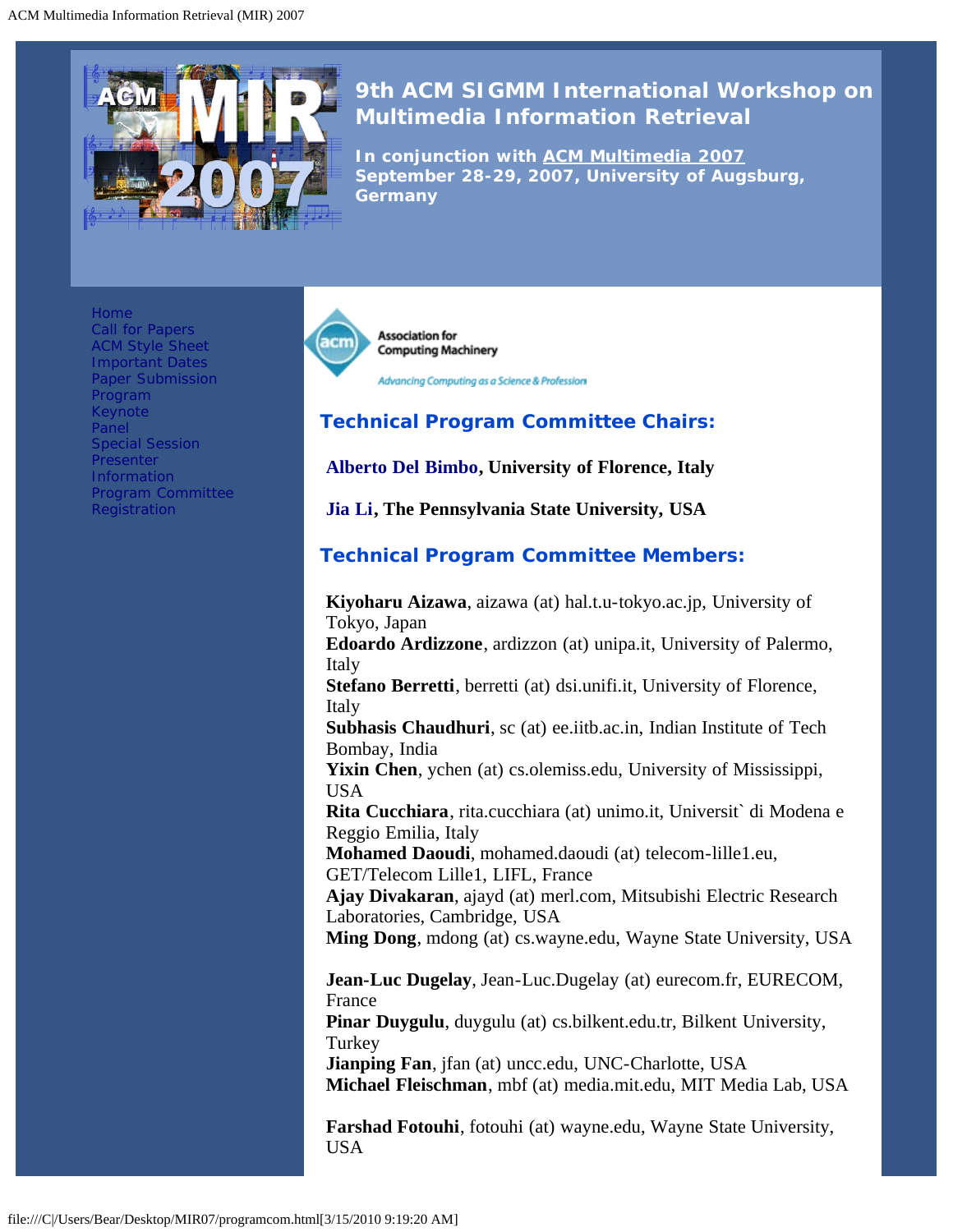**George Ioannidis**, george.ioannidis (at) tzi.de, University of Bremen, Germany **Ebroul Izquierdo**, ebroul.izquierdo (at) elec.qmul.ac.uk, Queen Mary, University of London, UK **Alex Jaimes**, Alex.Jaimes (at) idiap.ch, IDIAP Resarch Institute, Switzerland **Francisco Jose Silva Mata**, fjsilvamata (at) gmail.com, CENATAV, Cuba **Mohan Kankanhalli**, mohan (at) comp.nus.edu.sg, University of Singapore, Singapore **Igor V. Kozintsev**, igor (at) kozintsev.net, Intel Corporation, Architecture Research Lab, USA **Michael S. Lew**, mlew (at) liacs.nl, Leiden University, The **Netherlands Kai Li**, li (at) princeton.edu, Princeton University, USA **Rainer Lienhart**, Rainer.Lienhart (at) informatik.uni-augsburg.de, University of Augsburg, Germany **Jiebo Luo**, jiebo.luo (at) kodak.com, Eastman Kodak Company, USA **Mor Naaman**, mor (at) yahoo-inc.com, Yahoo! Research Berkeley, USA **Raimondo Schettini**, schettini (at) disco.unimib.it, University of Milano, la Bicocca, Italy **Heiko Schuldt**, heiko.schuldt (at) unibas.ch, University of Basel, Switzerland **Stan Sclaroff**, sclaroff (at) cs.bu.edu, Boston University, USA **Nicu Sebe**, nicu (at) science.uva.nl, University of Amsterdam, The **Netherlands Mubarak Shah**, shah (at) eecs.ucf.edu, University of Central Florida, USA **Alan Smeaton**, asmeaton (at) computing.dcu.ie, Dublin City University, Ireland **Yongqing Sun**, yongqing.sun (at) lab.ntt.co.jp, NTT Cyber Solutions Laboratories, Japan **Tanveer Syeda-Mahmood**, stf (at) almaden.ibm.com, IBM Almaden Research Center, USA **Qi Tian**, qitian (at) cs.utsa.edu, University of Texas at San Antonio, USA **Nuno Vasconcelos**, nuno (at) ucsd.edu, University of California, San Diego, USA **Remco Veltkamp**, Remco.Veltkamp (at) cs.uu.nl, Utrecht University, The Netherlands **Marcel Worring**, worring (at) science.uva.nl, University of Amsterdam, The Netherlands **Hua Xie**, huaxie (at) sipi.usc.edu, NASA JPL, USA **Ruofei Zhang**, rzhang (at) yahoo-inc.com, Yahoo! Inc., USA **Zhongfei (Mark) Zhang**, zhongfei (at) cs.binghamton.edu, State University of New York at Binghamton , USA Copyright 2007 MIR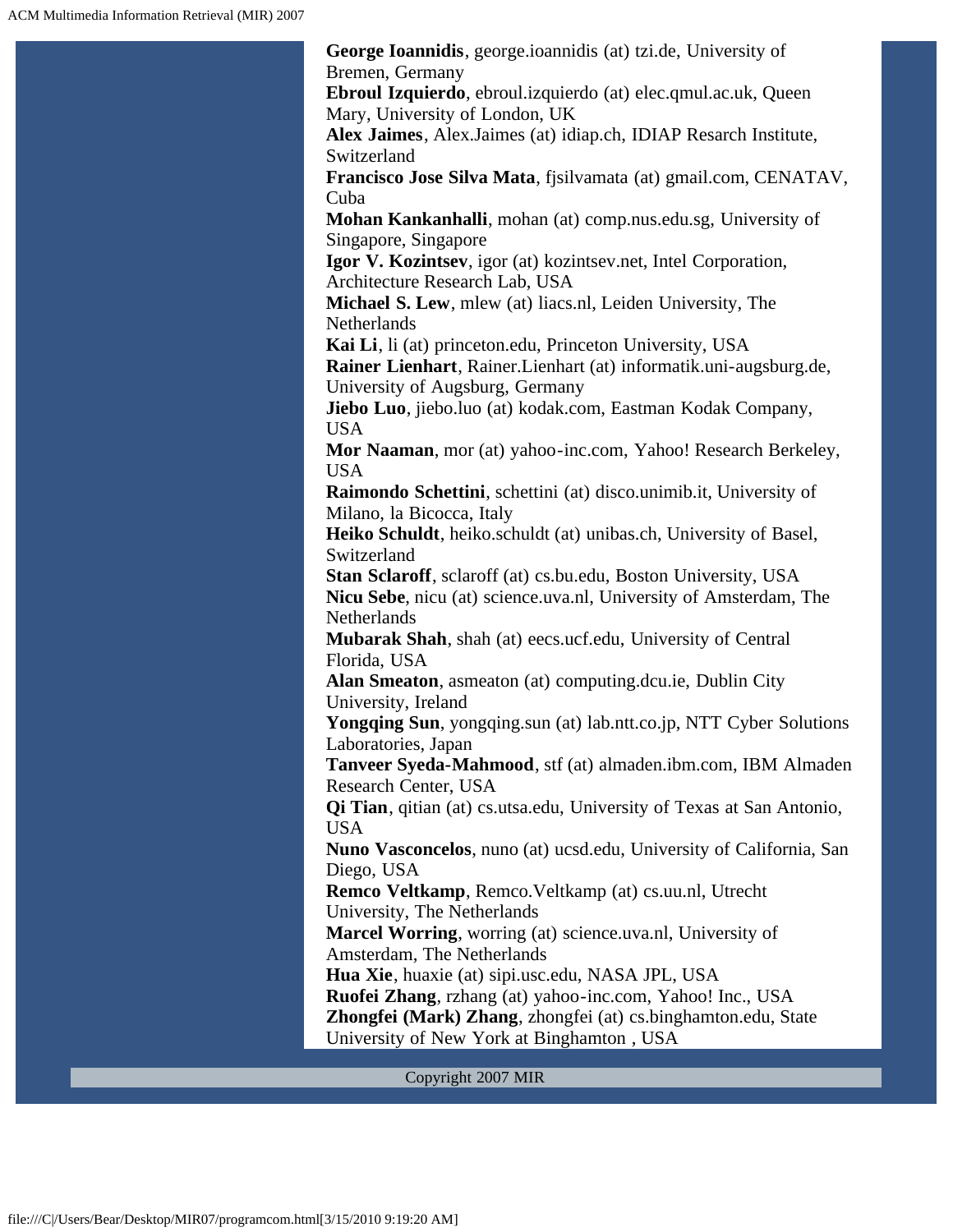<span id="page-27-0"></span>

*In conjunction with [ACM Multimedia 2007](javascript:if(confirm() September 28-29, 2007, University of Augsburg, Germany*

[Home](#page-2-0) [Call for Papers](#page-4-0) [ACM Style Sheet](javascript:if(confirm() [Important Dates](#page-7-0) [Paper Submission](#page-8-0) [Program](#page-9-0) **[Keynote](#page-14-0)** [Panel](#page-17-0) [Special Session](#page-19-0) [Presenter](#page-24-0) **[Information](#page-24-0)** [Program Committee](#page-25-0) **[Registration](#page-27-0)** 

## **Registration:**

The registration of MIR is handled by ACM Multmedia 2007. If you plan to attend only the MIR workshop, you only need to register for the two-day workshop. Advanced registration deadline is August 15, 2007. **The policy is that each accepted paper must have at least one author registered by the advance registration deadline as a non-student, for the paper to be included in the final conference program and the proceedings.** The main conference site provides **[Hotel and Travel information](javascript:if(confirm()**.

# [> Register Now <](javascript:if(confirm()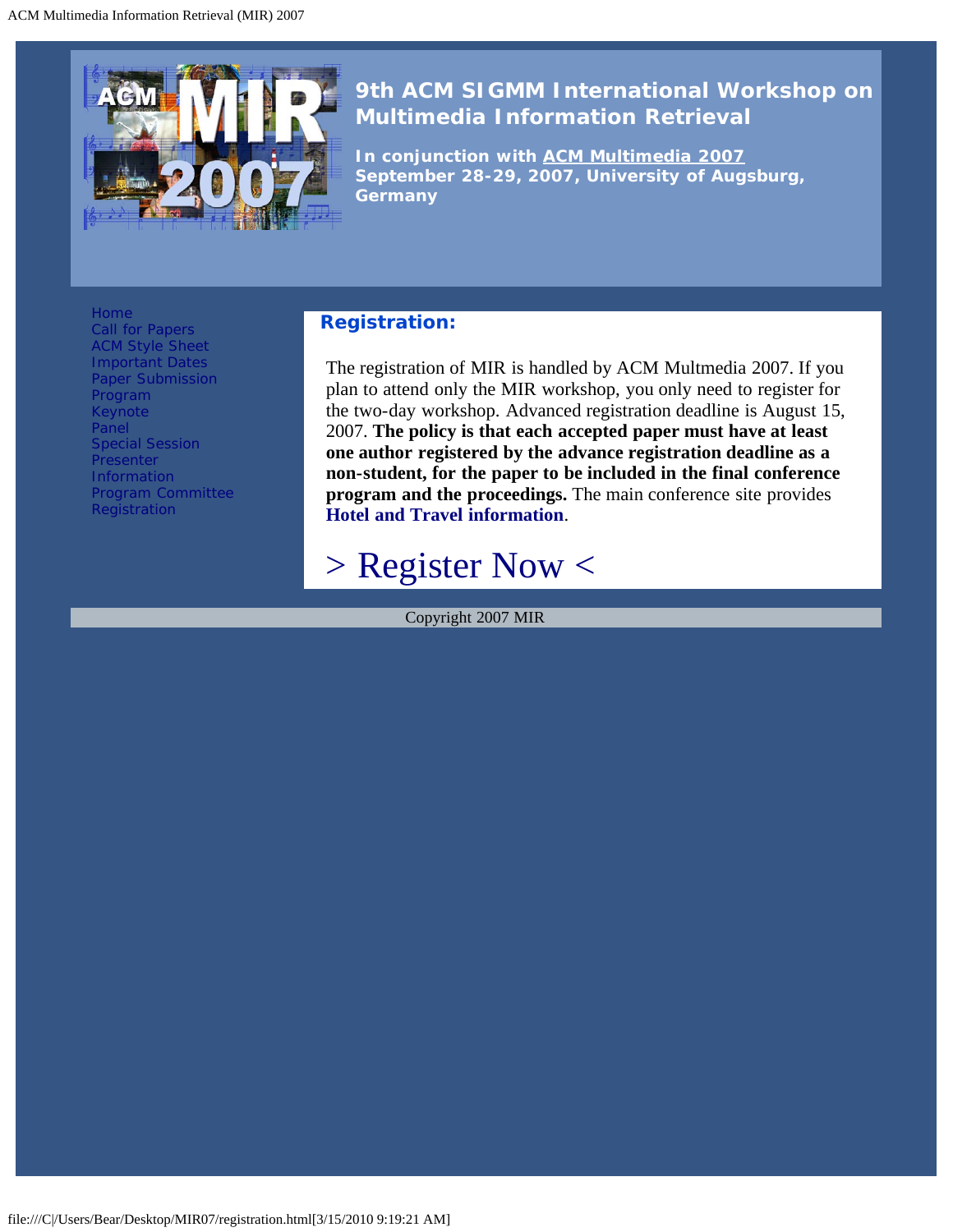```
D\ddot{a}i\pmá>bÿ
```
:<þÿÿÿ9ÿÿÿÿÿÿÿÿÿÿÿÿÿÿÿÿÿÿÿÿÿÿÿÿÿÿÿÿÿÿÿÿÿÿÿÿÿÿÿÿÿÿÿÿÿÿÿÿÿÿÿÿÿÿÿÿÿÿÿÿÿÿÿÿÿÿÿÿÿÿÿÿÿÿÿÿÿÿÿÿÿÿÿÿÿÿÿÿÿ ÿÿÿÿÿÿÿÿÿÿÿÿÿÿÿÿÿÿÿÿÿÿÿÿÿÿÿÿÿÿÿÿÿÿÿÿÿÿÿÿÿÿÿÿÿÿÿÿÿÿÿÿÿÿÿÿÿÿÿÿÿÿÿÿÿÿÿÿÿÿÿÿÿÿÿÿÿÿÿÿÿÿÿÿÿÿÿÿÿÿÿÿÿÿÿÿ ÿÿÿÿÿÿÿÿÿÿÿÿÿÿÿÿÿÿÿÿÿÿÿÿÿÿÿÿÿÿÿÿÿÿÿÿÿÿÿÿÿÿÿÿÿÿÿÿÿÿÿÿÿÿÿÿÿÿÿÿÿÿÿÿÿÿÿÿÿÿÿÿÿÿÿÿÿÿÿÿÿÿÿÿÿÿÿÿÿÿÿÿÿÿÿÿ ÿÿÿÿÿÿÿÿÿÿÿÿÿÿÿÿÿÿÿÿÿÿÿÿÿÿÿÿÿÿÿÿÿÿÿÿÿÿÿÿÿÿÿÿÿÿÿÿÿÿÿÿÿÿÿÿÿÿÿÿÿÿÿÿÿÿÿÿÿÿÿÿÿÿÿÿÿÿÿÿÿÿÿÿÿÿÿÿÿÿÿÿÿÿÿÿ ÿÿÿÿÿÿÿÿÿÿÿÿÿÿÿÿÿÿÿÿÿÿÿÿÿÿÿÿÿÿÿÿÿÿÿÿÿÿÿÿÿÿÿÿÿÿÿÿÿÿÿÿÿÿÿì¥Á‹a ð¿µjbjb1Ã1à ([¡[¡µÿÿÿÿÿÿˆXXXXXXXŽV V V V b ޶¤ † † † † aaa,ZR¬^GXaaaaaGáXX† † Û\áááa:X† X† ál€XXXXaáá:',XXv :¶xÂV  $\rightarrow$ F<sup>1</sup>/<sub>2</sub> z<¶ÇR á áXŽŽdòdŽŽòMIR 2007 - 9th ACM SIGMM International Workshop on Multimedia Information Retrieval In conjunction with ACM Multimedia, September 28-29, 2007, Augsburg, Germany http://riemann.ist.psu.edu/mir2007

# CALL FOR PAPERS

Indexing and retrieval of large quantity of multimedia data is a highly challenging and growingly important research problem for the multimedia research community. Researchers in multimedia, databases, computer vision, machine learning, signal and image processing and statistics have worked on multimedia information retrieval for over a decade. A number of significant technological advances have been achieved in this field. Some of the techniques have been applied to real-world application areas such as art image retrieval, biomedical image and video retrieval, education, sensor networks, large-scale online personal and professional photo sharing communities, classification and filtering of images on the Web, scientific content (remote sensing and biodiversity), computer forensics, threat assessment and security applications more generally. We envision more and more real-world applications of multimedia information retrieval to appear in the coming years. In this workshop, we will bring together active researchers, developers, and practitioners from both academia and the industry to showcase latest technological advances and to discuss future possibilities.

We are soliciting high-quality submissions that: (1) present novel and fresh ideas, (2) question existing paradigms, and/or (3) introduce brave new research directions, in the following (and other related) topics of interest: Content-based indexing, search, and retrieval of multimedia data Image, video, audio and 3D models similarity measures Summarization and visualization of multimedia data sets Indexing and retrieval of streaming audio and video Semantic content analysis, classification and annotation, representation and modeling Learning and relevance feedback in multimedia retrieval User perspectives and user modeling Intelligent agents for multimedia indexing and retrieval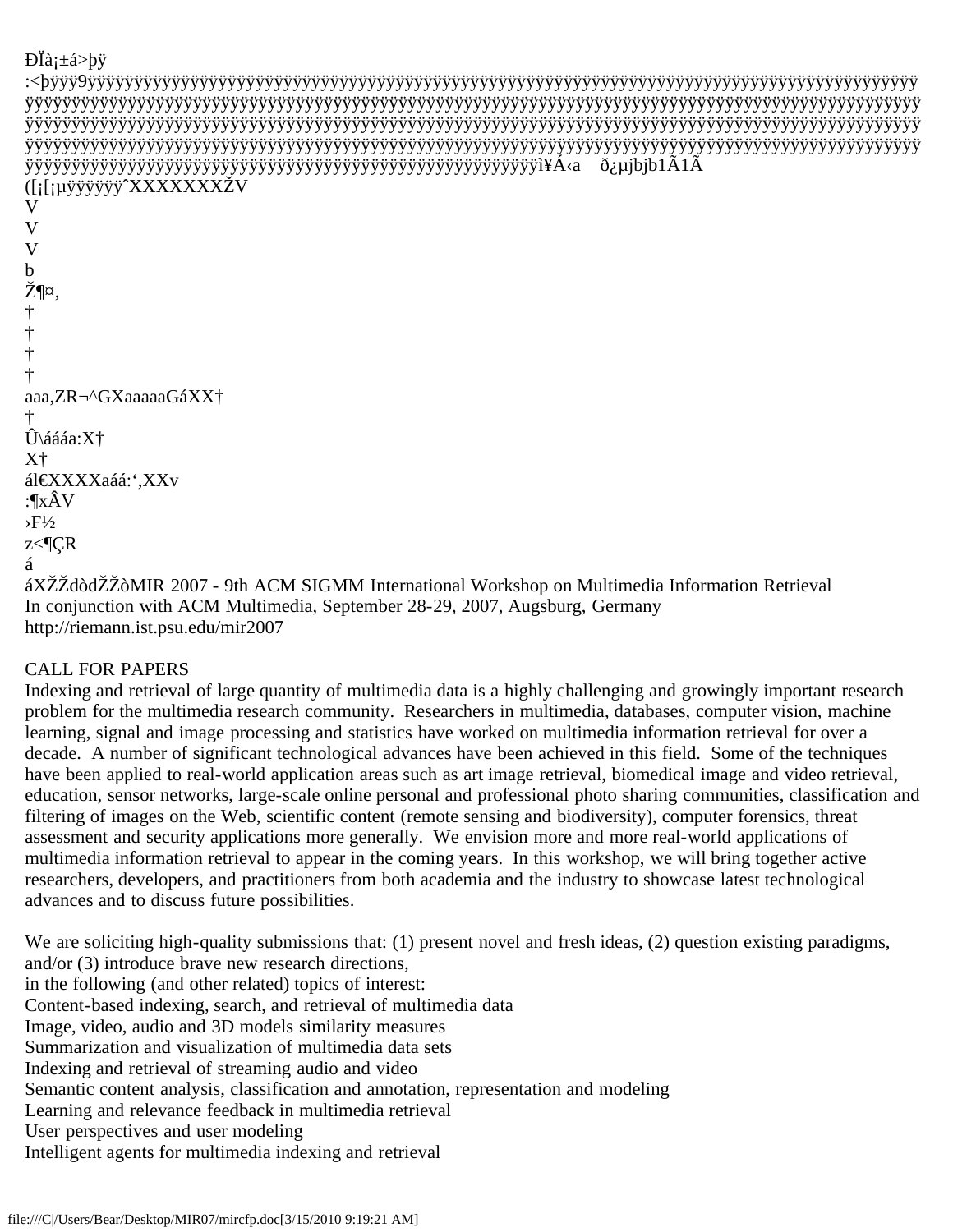Multimedia query languages, query processing and optimization Media mining from semi-structured data (image, 3D models, audio, video and documents) Efficient and scalable storage and search techniques High performance algorithms for distributed multimedia repositories access Tools, benchmarks, and standards Emerging query and retrieval models: beyond client and server Human computer interaction for multimedia information retrieval systems Applications of multimedia information retrieval in the following fields (but not limited to): art and cultural heritages, 3-D imagery, computer security, sports video, surveillance and forensics, medical and health care imagery

Important Dates:<br>June 22, 2007 Submission deadline

July 9, 2007 Notification of acceptance

July 15, 2007 Camera-ready full paper

The papers should be submitted online. Each paper should be no more than 10 pages prepared in the ACM style and written in acceptable English. All submissions will be peer-reviewed by at least 3 members of the program committee. The workshop proceedings will be printed by ACM and indexed in the ACM Digital Library. A paper submitted to MIR should not have significant overlap with other papers currently being reviewed, accepted, or published by other conferences, workshops, or journals.

Chairs of the Technical Program Committee:

| Alberto Del Bimbo                      | Jia Li                                         |
|----------------------------------------|------------------------------------------------|
| Dipartimento Sistemi e Informatica     | Department of Statistics and (by courtesy) CSE |
| University of Florence, Firenze, Italy | The Pennsylvania State University, USA         |
| $(Office) +39-055-4796262$             | (Office) $+1-814-863-3074$                     |
| $delbimbo@$ dsi.unifi.it               | jiali@psu.edu                                  |
| http://www.dsi.unifi.it/~delbimbo      | Experiences:                                   |

James Z. Wang is the Vice Director of the Intelligent Information Systems Laboratory, a member of the Advisory Board of the Institute for Computational Science, and an Associate Research Fellow of the e-Business Research Center at Penn State. He received a Summa Cum Laude Bachelor's degree in Mathematics and Computer Science from University of Minnesota (1994), an M.S. in Mathematics and an M.S. in Computer Science, both from Stanford University (1997), and a Ph.D. degree from Stanford University's Biomedical Informatics and Database groups (2000). He is a recipient of an NSF Career award in support of his research program. His research interests include semanticssensitive image retrieval, image security, learning-based linguistic indexing of images/image annotation, biomedical informatics, story picturing, art image retrieval, and computer vision. His group has published two monographs and more than 50 journal articles, book chapters, and refereed conference papers. The SIMPLIcity system he co-developed with Jia Li in 1999 has been sought after and obtained by researchers from more than 80 institutions. According to scholar.google.com, publications of his group have been cited for more than 700 times. He has served as a Program Committee Vice Chair for the 12th International World Wide Web Conference and as an ad hoc reviewer for more than 50 scientific journals and many conferences. He has served on the EU/DELOS-US/NSF Working Group on Digital Imagery for Significant Cultural and Historical Materials and provided a testimony at the National Academies Committee on Tools and Strategies for Protecting Kids from Pornography and Their Applicability to Other Inappropriate Internet Content. His research work has been reported widely. http://www.stat.psu.edu/~jiali TÄÅÕÇØ;Igƒ¦– µõéõàõÖÍÖÍÖÁÖͬÍ)h¸AÄh©D¡CJcHdhdhdhuÓ¡†h¸AÄh©D¡5CJ\h¸AÄh©D¡CJh¸AÄh©D¡5CJh¸AÄh©D¡CJh¸AÄh© D¡5CJH\*h¸AÄh©D¡5CJT¡ÄÅÕrsU–Ì 8 Ž

- 
- Æ
- ê
- #a·ì9Z˜àõõõõõõõçõÑÑÑÑÑÑÑÑÑÑÑÑÑÑÑ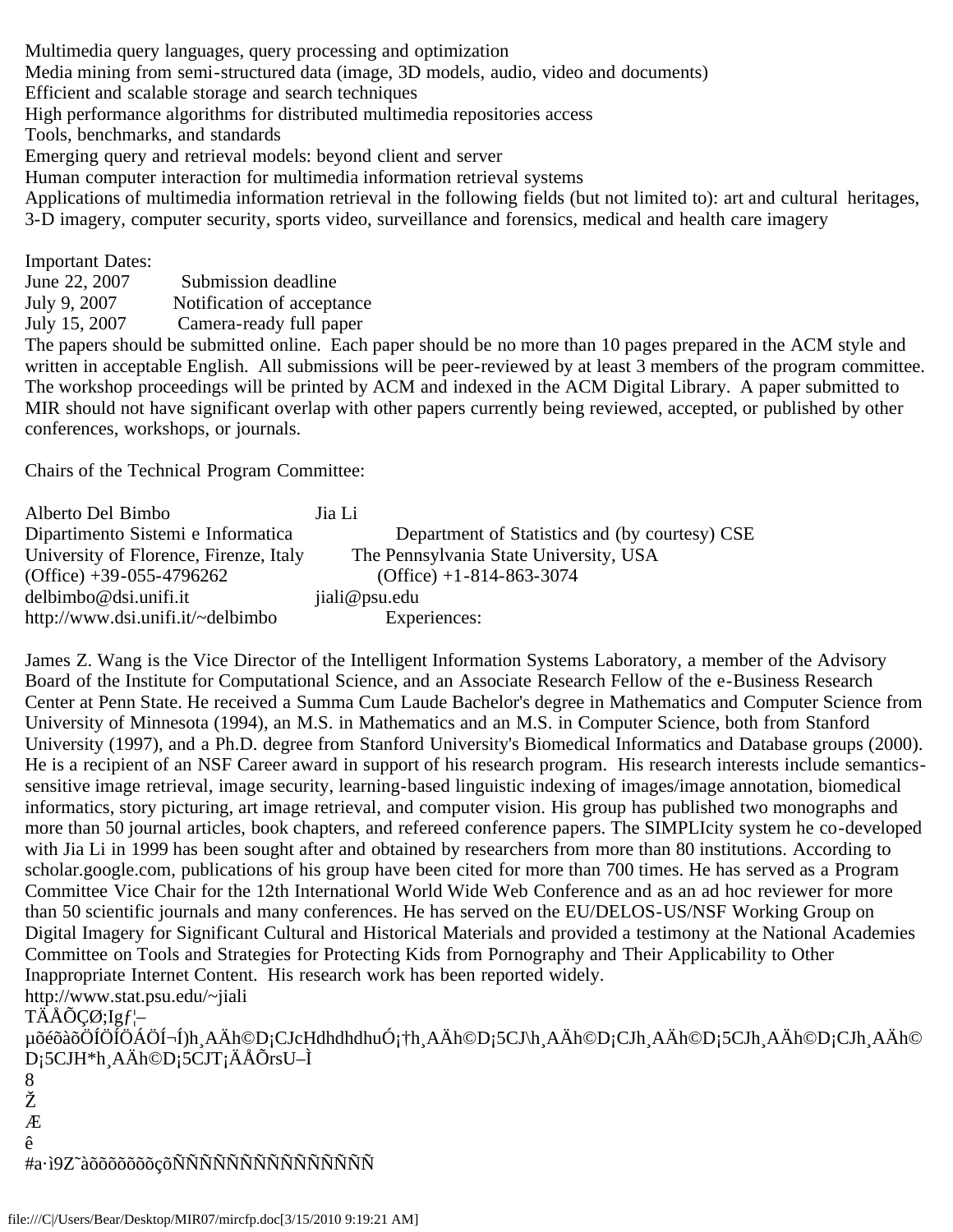```
\mathcal{A}EÐLÿ,,0ý,,0ý,,],,0ý^,,0ý`,
EELÿ,,0ý,,0ý],,0ý^,,0ý ...,0ý,,0ý],,0ý^,,0ýµþàÆÇØû$K:;fgf \times \&[,<sup>3´</sup>–µéßßßßßßBÄßßÂ\hat{A}ßßÂÏ$,,0ý,,0ý]
0.09^{\prime\prime}, 0\dot{y}a$$,0\dot{y}, 0\dot{y}], 0\dot{y}^, 0\dot{y}a$gd©D; 0,0\dot{y}, 0\dot{y}0,0\dot{y}&F
ÆÐLÿ,,0ý,,0ý,,],,0ý^,,0ý`,,°Ð/ °à=!°″°# $ %°¥<@ñÿ<NormalCJaJmH sH tH DA@òÿ¡DDefault Paragraph
FontZióÿ<sup>3</sup>ZTable Normal :Vö4Ö
l4Öaö_H(kôÿÁ(No List0U@¢ñ0 Hyperlink>*B*H™HBalloon TextCJOJQJ^JaJ\Z@\
Plain Text+CJOJPJQJ^JaJmHnHsHtHuFV@¢!FFollowedHyperlink>*B*ph€€µ(ÿÿÿÿ ÿÿ z<sup>™</sup>µT¡ÄÅÕrsU–Ì8ŽÆê#a·ì9
Z \ddot{a} \ddot{E}Ç
Ø
û
$K:
;
f
g
ƒ
×
&[,3´–~~^0<del>€€</del>ÀÈ€°0€€ÀÈ^0€€ÀÈ€°0€€ÀÈ€°0€€ÀÈ~0€€ÀÈ~°0€€ÀÈ~°0€€ÀÈ~°0€€ÀÈ~°0€€ÀÈ~^0€€ÀÈ~
0€€ÀÈ~0€€ÀÈ~0€€ÀÈ~0€€ÀÈ~0€€ÀÈ~0€€ÀÈ~0
€€ÀÈ~0€€ÀÈ~0€€ÀÈ~0
€€ÀÈ~^0€€ÀÈ~^0€€ÀÈ€^0€€ÀÈ~^€€ÀÈ~^€€Ã€^€€Ã€^€€ÀÈ€^€€ÀÈ€^€€ÀÈ€^€€ÀÈ€^€€ÀÈ€
€ÀÈ~0<del>€€</del>ÀÈ€0<del>€€</del>ÀÈ~0€€ÀÈ€0€€ÀÈ~0€@v^0€@v^0€@@›€T;ÄÅÕrsU–Ì8ŽÆê#a·ì9  Z             à      Æ
Ç
Ø
û
$K:
;
f
g
ƒ
×
&[,<sup>3</sup>´–·ý¿À<sup>3</sup>0Äÿ¿€ý¿À<sup>3</sup>0Äÿ¿€ý¿À<sup>3</sup>0Äÿ¿€0íA8ÿ¿€0íA8ÿ¿€ý¿°Í0Õÿ¿€ý¿°Í0Õÿ¿€ý¿°Í0Õÿ¿€ý¿°Í0Õÿ¿€ý¿
^{\circ}Í0Õÿ<sub>ć</sub>\check{g}_{i}°Í0Õÿ\check{g}_{i}\check{g}_{j}°Í0Õÿ\check{g}_{i}€ý\check{g}_{i}°Í0Õÿ\check{g}_{i}€ý\check{g}_{i}°Í0Õ\check{g}_{j}°Í\check{g}_{j}°Í\check{g}_{j}°Í\check{g}_{j}°Í\check{g}_{j}°Í\check{g}_{j}°Í0Õ\check{g}_{j}€ý¿°Í0Õÿ¿€ý¿°Í0Õÿ¿€Ý6,#Õÿ¿€@Ý6,#Õÿ¿€Ý6,#Æ
ÿ¿€Ý6,#Æ
\ddot{y}_i \in \acute{Y}6, \# \tilde{O} \ddot{y}_i \oplus \acute{O} \ddot{y}_i \oplus \acute{O} \ddot{y}_i \oplus \acute{O} \ddot{y}_i \oplus \mathrm{I} \hat{E} \tilde{O} \ddot{0} \ddot{y}_i \oplus \mathrm{II} \hat{E} \tilde{O} \ddot{0} \ddot{y}_i \oplus \mathrm{II} \hat{E} \tilde{O} \ddot{0} \ddot{y}_i \oplus \mathrm{II} \hat{E} \tilde{O} \ddot{0} \ddot{y}_i \oplus \mathrm{II} \hat{E} \tildeÿ¿€JÊ0Õÿ¿€0Õÿ¿^IJÊ0Õÿ¿^lð[0FÕÿ¿^@0íA8ÿ¿€µàµµµð8ð@ñÿÿÿ€€€÷ð'ðð0ð(=
ððB
ðSð¿Ëÿ ?ð|
\mathbf{f}—
š
¥
·G
Z
x}^Ù[p·:::::C`cs¬úÆkÿÿÿÿÿÿÿÿÿ`I~þ4Î{ÿÿÿÿÿÿÿÿ}yjy},D,,~bÆÐ^,,D`,,~bOJQJo(‡h^H·ðh,, ,,~bÆ ^,, `,,~bOJQJo(‡h^Hoh,,p
"~`pÆp^,,p`,,~`pOJQJo(#h^H§ðh,,@,,~`pÆ@^,,@`,,~`pOJQJo(#h^H·ðh,,,,~`pA^,,`,,~pOJQJo(#h^Hoh,,à,,~pÆà^,,à`,,~pOJQJo(#
h^H§ðh,,°,,~þE^{\circ}^,,°`,,~þOJQJo(\ddaggerh^H·ðh,,\epsilon,~þ\dot{E}
```
&F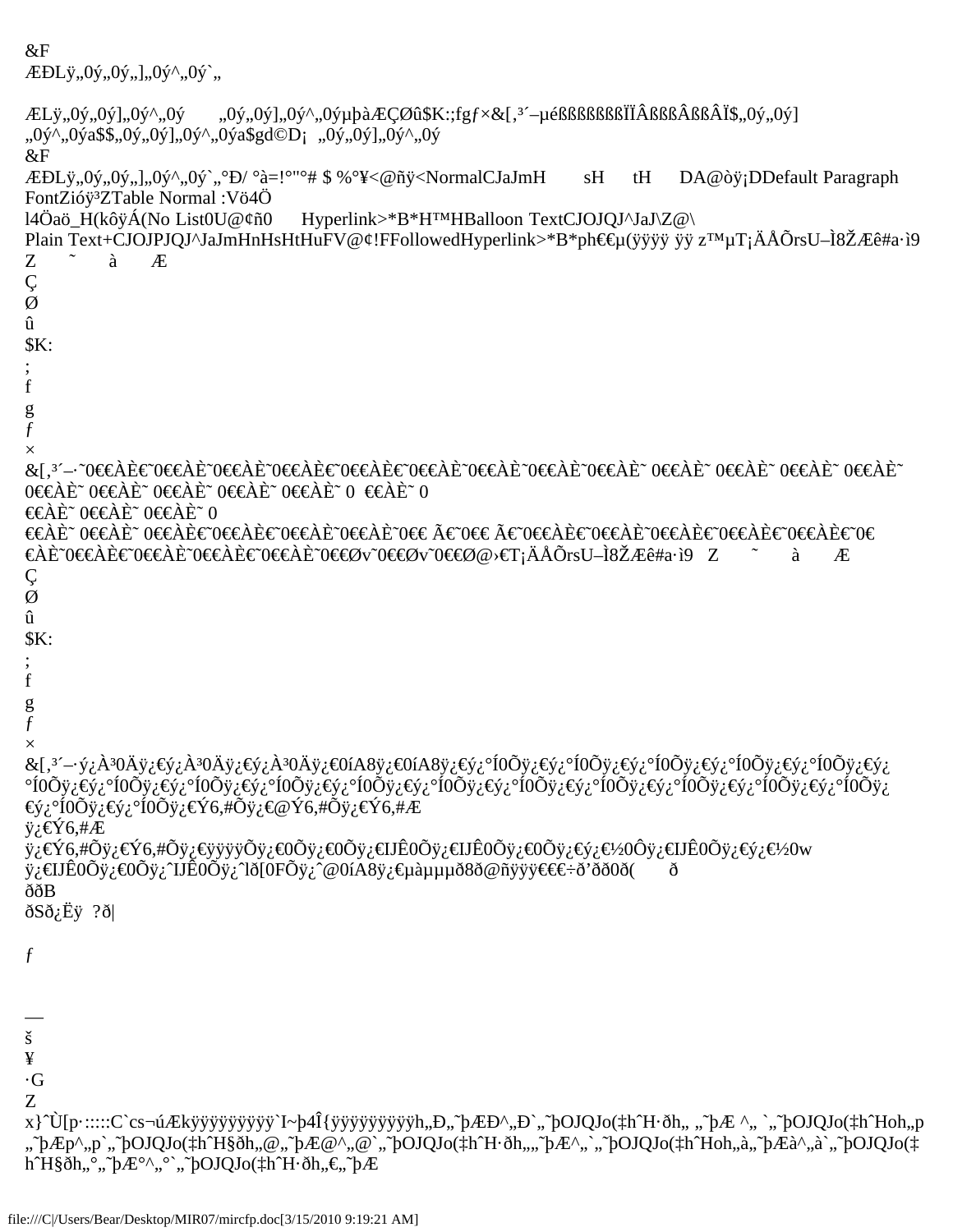$\mathcal{E}, \mathcal{E}, \mathcal{F}$ bOJQJo( $\sharp$ h $\check{\uparrow}$ Hoh,,P, $\check{\uparrow}$ þÆP $\check{\uparrow}$ ,P $\check{\uparrow}$ , $\check{\uparrow}$ bOJQJo( $\sharp$ h $\check{\uparrow}$ H§ðh,,Đ, $\check{\uparrow}$ þÆÐ $\check{\uparrow}$ ,D $\check{\uparrow}$ , $\check{\uparrow}$ bOJQJ $\check{\uparrow}$ U $\check{\uparrow}$ n $\check{\uparrow}$   $\check{\uparrow}$ Hoh,,p,,~pÆp^,,p`,,~pOJQJo(‡h^H§ðh,,@,,~pÆ@^,,@`,,~pOJQJo(‡h^H·ðh,,,,~pÆ^,`,,~pOJQJ^Jo(‡h^Hoh,,à,,~pÆà^,,à`,,~p OJQJo(‡h^H§ðh,,°,,~pư^,,°`,,~pOJQJo(‡h^H·ðh,,€,~pÆ  $\mathcal{E}, \mathcal{E}, \widetilde{\mathcal{E}}$   $\sim$   $\mathcal{E}$   $\sim$   $\mathcal{E}$   $\sim$   $\mathcal{E}$   $\sim$   $\mathcal{E}$   $\sim$   $\mathcal{E}$   $\sim$   $\mathcal{E}$   $\sim$   $\mathcal{E}$   $\sim$   $\mathcal{E}$   $\sim$   $\sim$   $\mathcal{E}$   $\sim$   $\sim$   $\mathcal{E}$   $\sim$   $\sim$   $\mathcal{E}$   $\sim$   $\sim$   $\mathcal{E}$   $\sim$   $\sim$ ÿ@€22ùÎ6622Úú>›ÿ]µP@ÿÿUnknownISTÿÿÿÿÿÿÿÿÿÿÿÿGTimes New Roman5€Symbol3Arial5Tahoma; Batang¼OĐ? Courier New; 
eWingdings A^ðÐähñj¬fÁ<sup>2</sup>µF‰C¢f E63<sup>∼</sup>0 7±ð¥Á´´€>4dĖ~ â3ƒQðPàÿ¦ÿÿÿÿÿÿÿÿÿÿyÿÿÿÿyÿyyyyy¥y,AÄÿÿMIR 2006boujemaa James Wangþÿ à…ŸòùOh«'+'³Ù0p˜ ´ÀÔàð  $0<$ H T`hpx€MIR 2006boujemaaNormalJames Wang9Microsoft Word 11.3.5@Þ¡£ @†H¼Ú,Æ@><sup>1</sup>4ÎÇ@4,œÇ6GèþÿÿÿPICTÞ€bÿÿþHH€b €€ÿÿšÿ€Ä€bHHL˜Lä€b€bŸ ¡ÿ ¡ÿ ¡ÿ ¡ÿ ¡ÿ ¡ÿ ¡ÿ ¡ÿ ¡ÿ ¡ÿmúÿsœsœo{o{þw½ sœÿw½^÷w½sœo{sœsœÿo{ýsœg9øÿg9sœÿÿsœÿsœüÿ sœsœÿw½ÿÿw½ÿÿo{sœúÿo{ûÿw½îÿ úÿ&VµkZkZVµcVµVµg9sœ^÷ÿZÖZÖR"kZR"ÿkZZÖNskZVµkZckZ^÷kZNskZR"cZÖVµg9ZÖkZ^÷g9^÷þZÖcÿVµk ZcJRo{^÷VµR"ÿVµkZZÖkZZÖR"kZR"cVµ^÷kZkZVµkZZÖkZîÿSúÿsœöÿw½ÿw½w½ÿýw½ÿw½ÿw½þÿsœýÿw½ÿw ½w½ÿüw½sœÿw½þÿw½ÿÿsœÝÿúÿ,kZZÖcZÖZÖVµZÖcJRZÖÿVµJRÿ^÷ZÖÿZÖkZZÖkZ^÷F1VµVµo{^÷w½c^÷^÷R "R"Ns^÷VµZÖsœc^÷^÷VµVµg9w½þ^÷ g9Vµ^÷R"Nsw½^÷JRVµZÖg9ãÿúÿw½óÿw½þÿþw½sœ¿ÿ9úÿVµR"ÿkZkZVµR"VµþZÖR"g9^÷^÷Vµ^÷JR^÷cVµVµg 9¿ÿ ¡ÿ ¡ÿ ¡ÿ+úÿZÖVµcc^÷R"sœVµ^÷Vµÿ^÷R"VµR"·ÿ§úÿkZ^÷Vµg9g9Vµþ^÷ JRkZZÖg9^÷R"g9R"kZ^÷g9ý^÷7ZÖ^÷g9Ns^÷kZF1g9Vµo{^÷JRkZ^÷ZÖ^÷ZÖVµZÖZÖg9ZÖ^÷kZg9^÷^÷Vµ^÷^÷V µ^÷kZ^÷cVµ^÷ZÖJR^÷^÷kZR"^÷kZg9g9^÷ZÖZÖ^÷kZ^÷Nsg9Nsøÿ ¡ÿ ¥úÿg9^÷kZR"g9Ns^÷kZJRg9VµVµkZg9g9^÷kZNsg9F1ÿNs^÷VµZÖÿR"þg9+R"g9ZÖg9kZg9VµNsJRJRg9Vµo{ZÖ Vµ^÷R"VµR"g9cg9^÷Ns^÷ZÖkZg9o{^÷^÷w½Ns^÷g9F1ÿg9ZÖ^÷kZ^÷JRw½þ^÷kZöÿ ¡ÿúÿ^÷^÷VµJR^÷^÷g9^÷kZ^÷g9g9Vµþ^÷VµZÖ^÷^÷ZÖZÖNs^÷g9g9c^÷kZ^÷g9JR^÷Ns^÷kZ^÷Nsg9þVµg9^÷kZF1^ ÷^÷ÿZÖkZZÖg9^÷ZÖ^÷kZ^÷g9g9R"Vµg9^÷Vµg9ÿþ^÷NsVµg9R"g9óÿ ¡ÿ©úÿ@g9Vµ^÷ZÖZÖ^÷kZÿg9ZÖ^÷^÷R"Vµg9F1Vµg9^÷^÷g9g9Ns^÷g9g9JRg9^÷^÷NsZÖg9g9VµVµkZZÖZÖg9Z ÖNsÿZÖ^÷Nsg9^÷g9kZNskZg9g9ZÖ^÷Vµ^÷Ns^÷g9g9Vµg9R"þ^÷ R"VµkZ^÷kZR"kZZÖ^÷kZNs÷ÿ ¡ÿ úÿþ^÷R"ý^÷/kZR"g9g9^÷g9ZÖ^÷g9R"^÷Ns^÷R"kZg9kZZÖg9R"R"VµÿNsg9NsR"^÷Ns^÷^÷g9^÷^÷Vµg9Nsg9^÷ ZÖkZR"g9^÷g9g9JRg9þ^÷w½g9g9^÷ZÖ^÷g9Vµ^÷kZ^÷JRkZ^÷g9sœg9^÷ZÖöÿ ¡ÿ ¢úÿþ^÷g9^÷g9kZg9^÷F1^÷Vµÿ^÷kZ^÷g9^÷R"^÷kZ^÷ZÖ^÷R"g9JRkZVµ^÷g9^÷NsNsþ^÷'ZÖg9cR"g9R"o{R"^÷^÷ÿ ^÷^÷JR^÷ZÖkZVµ^÷^÷g9JR^÷^÷g9g9^÷^÷R"g9ZÖZÖVµw½g9R"^÷R"o{g9õÿ ¡ÿ˜úÿg9^÷^÷JRkZkZZÖNs^÷ZÖg9g9^÷g9Vµþ^÷þVµZÖg9kZJRkZw½g9^÷Ns^÷JRkZÿg9JR^÷g9ZÖg9NskZg9F1ýg9 Nsg9^÷R"^÷Vµþg9^÷ZÖý^÷ g9F1^÷g9Ns^÷kZg9^÷g9^÷g9R"ZÖõÿ¡úÿZÖZÖÿg9^÷g9Vµ^÷Ns^÷kZg9^÷^÷VµNs^÷kZZÖg9R"ZÖ^÷kZNsý^÷R"^÷ ^÷g9^÷g9Ns^÷kZ^÷Nsg9Ns^÷Vµg9^÷kZF1^÷^÷ÿZÖkZZÖg9^÷R"þ^÷g9þ^÷ R"g9g9^÷NsVµ^÷ÿg9g9R"kZkZ^÷öÿ ¡ÿ§úÿR"o{R"^÷kZ^÷g9ZÖþ^÷g9c^÷kZVµkZVµ^÷R"^÷ZÖg9kZ^÷g9R"g9kZg9g9^÷kZg9ZÖg9Nsþg9R"^÷g9JR^÷Vµ ÿ^÷kZR"R"Vµ^÷g9kZZÖ^÷NsVµ^÷R"^÷g9^÷VµF1o{þ^÷ VµR"g9VµVµ^÷ZÖZÖÿR"øÿ ¡ÿiúÿg9ZÖ^÷cg9JRkZ^÷ZÖR"ÿg9ZÖ^÷^÷R"^÷ZÖF1Vµg9^÷^÷þg9^÷^÷F1Vµo{g9g9^÷g9R"R"kZg9^÷^÷g9g9F1^÷Z  $\text{Og9} \times \text{y}$   $\text{i} \text{y}$   $\text{i} \text{y}$ ¡ÿ©úÿZÖZÖÿ^÷kZg9ZÖJR^÷Vµ^÷ZÖVµZÖsœþ^÷ZÖg9^÷VµNsZÖg9Vµ^÷g9R"^÷þkZ.^÷kZg9g9^÷R"^÷g9g9R"^÷ Vµg9kZg9JRNs^÷ckZZÖR"^÷g9F1^÷g9g9ÿZÖ^÷^÷ÿ^÷^÷NsJRNsÿNs^÷VµVµkZkZckZøÿ ¡ÿCúÿVµkZ^÷Vµ^÷g9VµkZR"g9^÷g9ckZg9g9^÷kZNsVµ^÷g9ZÖVµ^÷g9w½ÃÿQúÿ!VµkZZÖg9g9R"R"cVµ^÷kZ^÷ ^÷Vµ^÷R"g9kZg9R"ZÖVµkZR"^÷ZÖR"g9ÿVµZÖZÖg9kZÊÿ ¡ÿeúÿsœþÿVµ^÷^÷ZÖ^÷cVµR"g9þVµg9g9VµZÖg9g9^÷kZcJR^÷VµZÖkZZÖg9^÷R"g9Ns^÷kZF1ÿg9Ns^÷Vµ^÷R"Ö ÿ ¡ÿ]úÿsœþÿ\$kZNs^÷^÷cg9Nsg9^÷ZÖ^÷VµVµ^÷^÷VµcJRNs^÷Vµg9ZÖg9JRÿ^÷kZR"ÿNsg9R"^÷kZg9g9Ñÿ ¡ÿOúÿsœþÿZÖ^÷NsNs^÷kZVµü^÷Vµg9ZÖû^÷ÿ^÷F1^÷kZ^÷Nsg9Ns^÷Vµ^÷R"g9g9ZÖÑÿ ¡ÿSúÿsœþÿkZ^÷Vµg9g9Vµþ^÷VµJRo{g9R"kZ^÷g9kZg9F1ÿVµþ^÷VµVµ^÷^÷Vµg9Nsg9^÷Îÿ ¡ÿwúÿsœþÿZÖg9Ns^÷^÷R"g9^÷^÷ZÖ^÷R"^÷^÷ZÖg9ZÖw½JRg9g9ZÖZÖR"Vµþ^÷Vµý^÷ R"^÷^÷g9g9R"g9g9R"R"ý^÷VµÿNs^÷JRkZVµ^÷ãÿ ¡ÿ[úÿsœþÿcg9^÷R"Vµþ^÷VµkZZÖg9g9^÷JRÿg9g9VµJRg9^÷VµNsÿR"^÷Nsg9Ns^÷ZÖkZo{g9R"kZÑÿAúÿsœþÿVµg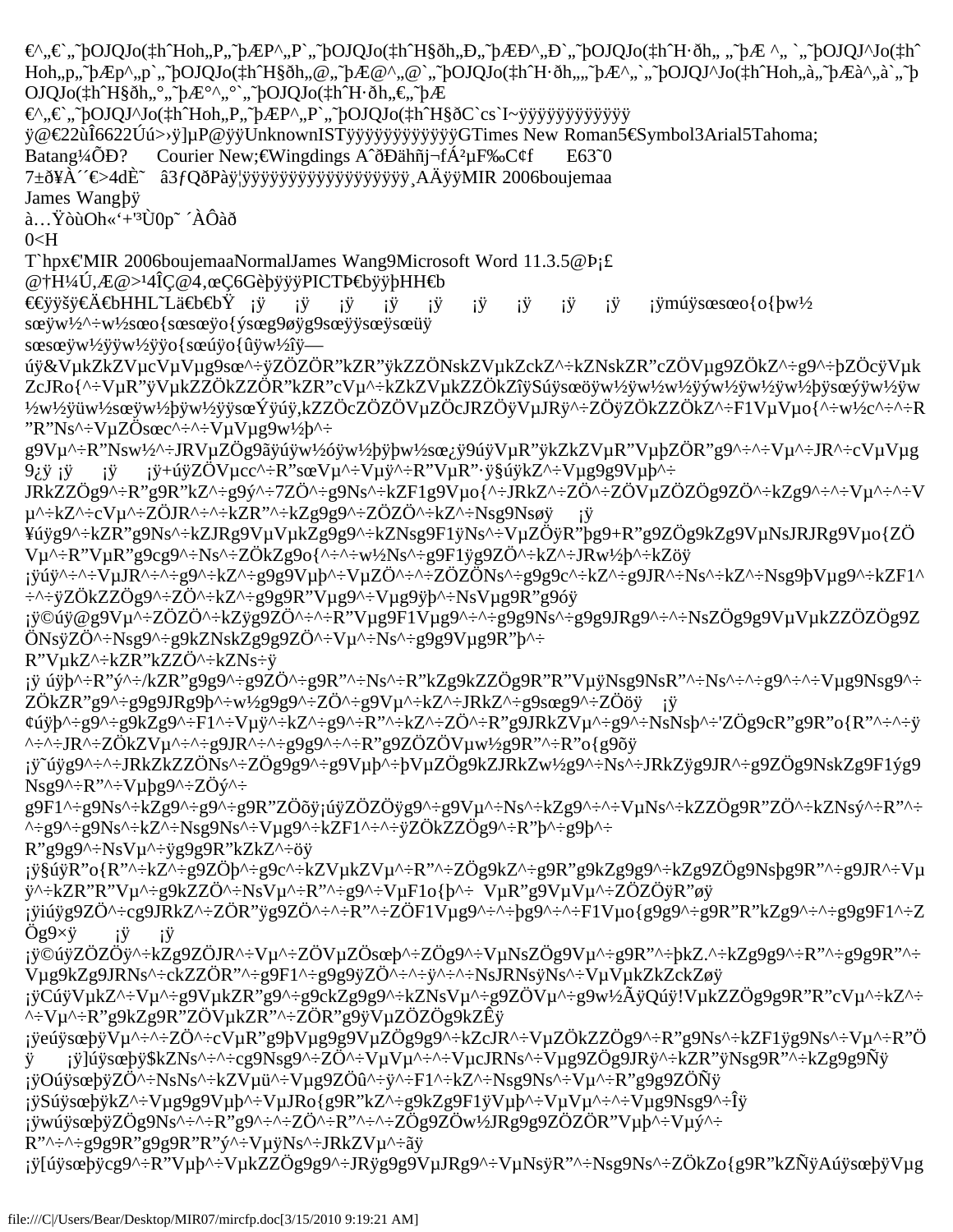```
¡ÿpúÿsœþÿ,R"VµZÖ^÷g9kZg9^÷kZNsR"g9^÷R"^÷kZJRNsg9g9^÷NsÿZÖkZNs^÷ZÖVµNs^÷kZJRg9VµVµkZg9^÷^÷
g9^÷^÷g9^÷ýg9Ýÿ@úÿsœþÿþ^÷ZÖR"g9^÷g9ZÖNs^÷kZZÖR"^÷VµZÖ^÷^÷Vµ^÷kZVµg9Äÿ 
¡ÿcúÿsœþÿNsNsg9kZ^÷Vµþ^÷g9kZR"JRkZg9kZZÖg9R"Ns^÷Vµg9ZÖÿVµg9g9^÷^÷JRR"^÷R"^÷Vµg9g9ZÖg9kZÕ
ÿ ¡ÿqúÿsœþÿ 
R"^÷Ns^÷^÷g9^÷Ns^÷^÷ZÖkZVµZÖkZR"^÷^÷ÿg9^÷F1^÷kZ^÷NsNso{JRg9^÷kZNsþ^÷ÿZÖkZZÖg9JRg9g9kZg9Ns
g9Üÿ ¡ÿ
¤úÿsœþÿý^÷g9R"Vµ^÷g9^÷g9Ns^÷^÷Nsg9þVµ8g9^÷F1^÷kZVµ^÷kZR"o{g9R"kZVµkZZÖg9g9JR^÷cVµ^÷g9ZÖNs
g9kZVµ^÷R"^÷kZF1o{ZÖVµR"kZÿ^÷kZ^÷^÷JR^÷kZR"R"kZZÖg9^÷R"^÷g9cøÿ 
¡ÿ•úÿcF1o{Nsÿ^÷^÷þg9:^÷Ns^÷R"g9ZÖg9g9R"R"w½g9^÷^÷ZÖg9Nsg9^÷c^÷kZg9R"R"^÷g9g9^÷Vµg9^÷kZg9^÷g9
Bg9ÿVµZÖR"^÷^÷VµZÖg9Bg9^÷ÿZÖo{Ns^÷^÷g9kZg9íÿ ¡ÿ ¡ÿ'úÿkZZÖVµZÖg9kZZÖR"ZÖkZg9csœµÿ 
¡ÿ=úÿg9^÷^÷g9ZÖZÖVµVµJRùÿZÖ^÷VµNsZÖg9Vµ^÷VµR"Vµ^÷g9Æÿ ¡ÿ?
úÿg9^÷ZÖýVµcøÿR"^÷^÷g9ZÖR"Vµ^÷^÷g9^÷g9g9^÷R"R"g9Êÿ 
¡ÿAúÿg9^÷ZÖkZcþVµcùÿVµ^÷Nsg9R"sœkZg9^÷VµR"R"þ^÷g9kZÊÿ 
¡ÿ©úÿ^÷ZÖg9þ^÷Hg9kZg9g9ZÖ^÷JRF1g9^÷VµF1ZÖVµÿ^÷^÷ÿg9ÿNs^÷g9JR^÷^÷g9kZg9ZÖ^÷^÷Bg9^÷^÷Ns^÷ZÖ
R"^÷^÷ÿkZJR^÷^÷g9R"kZg9^÷^÷Ns^÷R"ÿg9^÷VµÿVµZÖZÖkZg9^÷^÷JRkZo{ZÖ^÷÷ÿ 
¡ÿ¡úÿIVµÿR"g9g9R"^÷Nsg9Ns^÷F1ÿZÖÿ^÷kZg9^÷BÿZÖ^÷^÷g9co{kZVµg9^÷g9g9Vµg9R"ÿcNsÿVµg9R"kZR"g9V
µÿNsg9NsVµZÖg9^÷g9R"g9^÷kZ^÷^÷F1ÿR"NsNsÿR"g9g9^÷ZÖg9òÿ 
¡ÿ úÿc^÷kZ^÷g9ZÖþ^÷kZ^÷þg9VµJRNsF1g9^÷kZVµkZg9Vµg9^÷VµÿVµR"^÷þVµþg9Ns^÷R"g9^÷ÿVµVµF1ÿVµ^
÷R"cNskZ^÷kZg9^÷ÿþ^÷Ns^÷VµNs^÷ZÖVµR"VµkZkZR"g9ZÖ^÷kZVµ÷ÿ¡úÿ^÷^÷R"^÷g9g9Vµÿ^÷R"g9^÷kZ^÷g9
ZÖR"^÷co{R"^÷kZNskZþ^÷.Nsg9^÷kZg9^÷ZÖÿJRVµ^÷ÿkZg9R"cg9R"^÷g9g9^÷ZÖVµZÖkZ^÷^÷VµR"ZÖg9VµV
µg9^÷R"g9ZÖ^÷^÷g9Ns^÷g9g9cóÿ ¡ÿ+úÿc^÷kZ^÷g9ZÖ^÷^÷g9ZÖkZVµ^÷R"JR·ÿ ¡ÿ ¡ÿ 
¡ÿMúÿZÖVµZÖZÖcZÖg9kZJR^÷g9cVµZÖVµR"^÷g9ZÖ^÷g9ZÖR"ZÖÿZÖR"R"kZg9g9sœÈÿ ¡ÿ ¡ÿ 
¡ÿ5úÿVµNsÿg9kZZÖR"g9JRkZZÖNsZÖìÿZÖR"ÿckZÏÿ{úÿJRVµ^÷kZ^÷Nsg9^÷R"þZÖ
Nso{g9kZ^÷g9^÷kZBZÖ^÷öÿJRg9^÷^÷kZNsg9R"^÷NsÿR"R"kZZÖg9^÷^÷VµkZVµg9^÷^÷ZÖg9g9kZVµZÖNséÿ 
¡ÿuúÿVµ^÷ZÖg9kZ^÷ZÖ^÷g9ZÖR"kZR"g9cZÖ^÷g9^÷R"g9kZ^÷ZÖ÷ÿ^÷ZÖg9ZÖg9^÷^÷g9g9ZÖVµ^÷ZÖR"ZÖVµ
^÷ZÖg9kZg9R"w½VµZÖ^÷äÿ ¡ÿTúÿ
kZJRg9g9ZÖVµcVµsœVµcNscVµþZÖðÿkZJRg9g9ZÖVµkZsœVµkZZÖVµZÖZÖcVµccÜÿ ¡ÿAúÿ
Vµg9NsJRVµ^÷F1Nsg9Vµ^÷ZÖo{^÷íÿ o{VµBR"g9^÷ÿg9Vµ^÷Ôÿ 
¡ÿ3úÿZÖR"ÿZÖccÿÿZÖR"^÷g9^÷g9VµNso{Vµ^÷»ÿ ¡ÿ ¡ÿ ¡ÿ ¡ÿ ¡ÿ ¡ÿ ¡ÿ ¡ÿ ¡ÿ ¡ÿ ¡ÿ 
i\ddot{y} i\ddot{y} i\ddot{y}\dot{Y}\ddot{y}þ\ddot{y}\tilde{\mathrm{O}}Í\tilde{\mathrm{O}}œ."—+,ù®0ôhp\boldsymbol{\epsilon}~^\circÀÕ'INRIA3 MIR 2006Title 
þÿÿÿ !"þÿÿÿ$%&'()*+,-
./0þÿÿÿ2345678þÿÿÿýÿÿÿ;þÿÿÿþÿÿÿþÿÿÿÿÿÿÿÿÿÿÿÿÿÿÿÿÿÿÿÿÿÿÿÿÿÿÿÿÿÿÿÿÿÿÿÿÿÿÿÿÿÿÿÿÿÿÿÿÿÿÿÿÿÿÿÿÿÿÿÿÿÿÿÿÿÿ
ÿÿÿÿÿÿÿÿÿÿÿÿÿÿÿÿÿÿÿÿÿÿÿÿÿÿÿÿÿÿÿÿÿÿÿÿÿÿÿÿÿÿÿÿÿÿÿÿÿÿÿÿÿÿÿÿÿÿÿÿÿÿÿÿÿÿÿÿÿÿÿÿÿÿÿÿÿÿÿÿÿÿÿÿÿÿÿÿÿÿÿÿÿÿÿÿ
ÿÿÿÿÿÿÿÿÿÿÿÿÿÿÿÿÿÿÿÿÿÿÿÿÿÿÿÿÿÿÿÿÿÿÿÿÿÿÿÿÿÿÿÿÿÿÿÿÿÿÿÿÿÿÿÿÿÿÿÿÿÿÿÿÿÿÿÿÿÿÿÿÿÿÿÿÿÿÿÿÿÿÿÿÿÿÿÿÿÿÿÿÿÿÿÿ
\gammayyyyyyyykoot Entryyyyyyyyy\overline{X} AF\Theta, `ς=
€1TableÿÿÿÿÿÿÿÿÿÿÿÿWordDocumentÿÿÿÿÿÿÿÿ(SummaryInformation(ÿÿÿÿ# DocumentSummaryInformation8ÿÿÿÿÿÿ
yyyyyy'l\mathop{\mathrm{CompObj}}\nolimitsyyyyyyyyyyyyyyy\mathop{\mathrm{SO}}\nolimits,`œ\mathop{\mathrm{C}}\nolimits
```
¡ÿUúÿsœþÿkZ^÷ZÖ^÷^÷g9R"^÷^÷R"ZÖÿg9^÷F1^÷kZJRg9ýVµg9g9Vµþ^÷VµkZg9R"g9^÷kZÐÿ ¡ÿ\úÿsœþÿ

úÿsœþÿ.VµkZg9VµVµNsVµVµ^÷ÿg9F1^÷g9F1o{sœR"^÷g9R"kZg9Vµ^÷R"kZJR^÷^÷g9^÷JRÿNs^÷VµZÖg9ZÖ^÷V

VµR"ÿF1g9ÿVµVµ^÷^÷g9kZg9R"þ^÷R"R"ZÖ^÷g9kZR"kZ^÷g9g9Vµþ^÷Vµþ^÷NsVµþ^÷Õÿ ¡ÿ…

¡ÿWúÿsœþÿ!Nsg9g9JRÿF1^÷Vµÿg9g9F1VµZÖg9R"kZ^÷g9^÷^÷Vµg9R"kZg9ZÖZÖg9ZÖ^÷VµR"g9Îÿ

€O"`œÇÿÿÿÿÿÿÿÿÿÿÿÿþÿÿÿÿÿÿÿÿÿÿÿÿÿÿÿÿÿÿÿÿÿÿÿÿÿÿÿÿÿÿÿÿÿÿÿÿÿÿÿÿÿÿÿÿÿÿÿÿÿÿÿÿÿÿÿÿÿÿÿÿÿÿÿÿÿÿÿÿÿÿÿÿÿÿÿÿ ÿÿÿÿÿÿÿÿÿÿÿÿÿÿÿÿÿÿÿÿÿÿÿÿÿÿÿÿÿÿÿÿÿÿÿÿÿÿÿÿÿÿÿÿÿÿÿÿÿÿÿÿÿÿÿÿÿÿÿÿÿÿÿÿÿÿÿÿÿÿÿÿÿÿÿÿÿÿÿÿÿÿÿÿÿÿÿÿÿÿÿÿÿÿÿÿ ÿÿÿÿÿÿÿÿÿÿÿÿÿÿÿÿÿÿÿÿÿÿÿÿÿÿÿÿÿÿÿÿÿÿÿÿÿÿÿÿÿÿÿÿÿÿÿÿÿÿÿÿÿÿÿÿÿÿÿÿÿÿÿÿÿÿÿÿÿÿÿÿÿÿÿÿÿÿÿÿÿÿÿÿÿÿÿÿÿÿÿÿÿÿÿÿ ÿÿÿÿÿÿÿÿÿÿÿÿÿÿÿÿÿÿÿÿÿÿÿÿÿÿÿÿÿÿÿÿÿÿÿÿÿÿÿÿÿÿÿÿÿÿÿÿÿÿÿÿÿÿÿÿÿÿÿÿÿÿÿÿÿÿÿÿÿÿÿÿÿÿÿÿÿÿÿÿÿÿÿÿÿÿÿÿÿÿÿÿÿÿÿÿ ÿÿÿÿÿÿÿÿÿÿÿÿÿÿÿÿÿÿÿÿÿÿÿÿÿÿÿÿÿÿÿÿÿÿÿÿÿÿÿÿÿÿÿÿÿÿÿÿÿÿÿÿÿÿÿÿÿÿÿÿÿÿÿÿÿÿÿÿÿÿÿÿÿÿÿÿÿÿÿÿÿÿÿÿÿÿÿÿÿÿÿÿÿÿÿÿ ÿÿÿÿÿÿÿÿÿÿÿÿÿÿÿÿÿÿÿÿÿÿÿÿÿÿÿÿÿÿÿÿÿÿÿÿÿÿÿÿÿÿÿÿÿÿÿþÿÿÿÿÿ ÀFMicrosoft Word DocumentþÿÿÿNB6W

9g9kZ^÷g9R"g9g9R"g9g9^÷^÷Vµ^÷g9B^÷Vµg9^÷^÷Ãÿ

µVµco{Vµg9þ^÷Vµ^÷R"Nsg9^÷ZÖkZæÿ